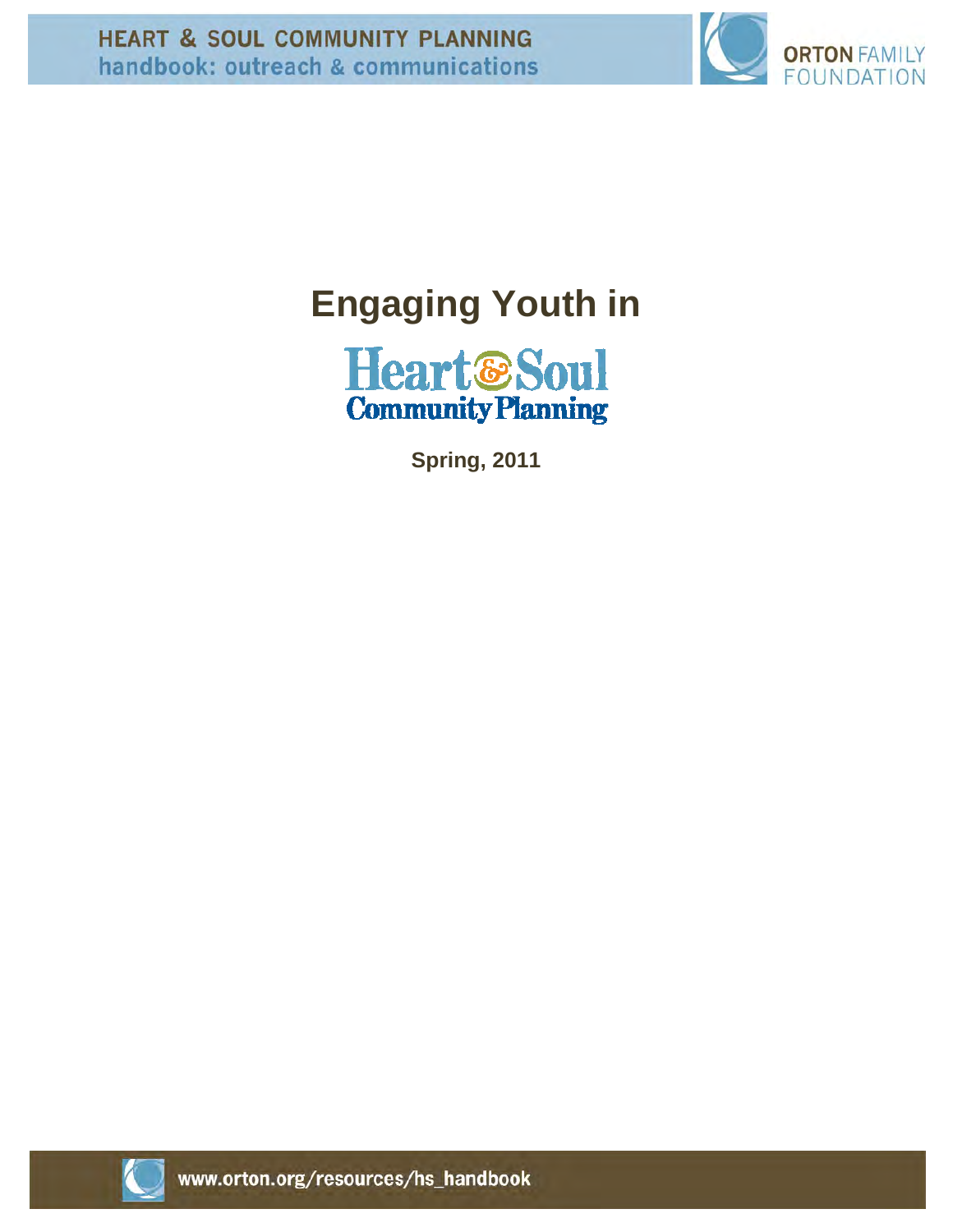

# **Contents**

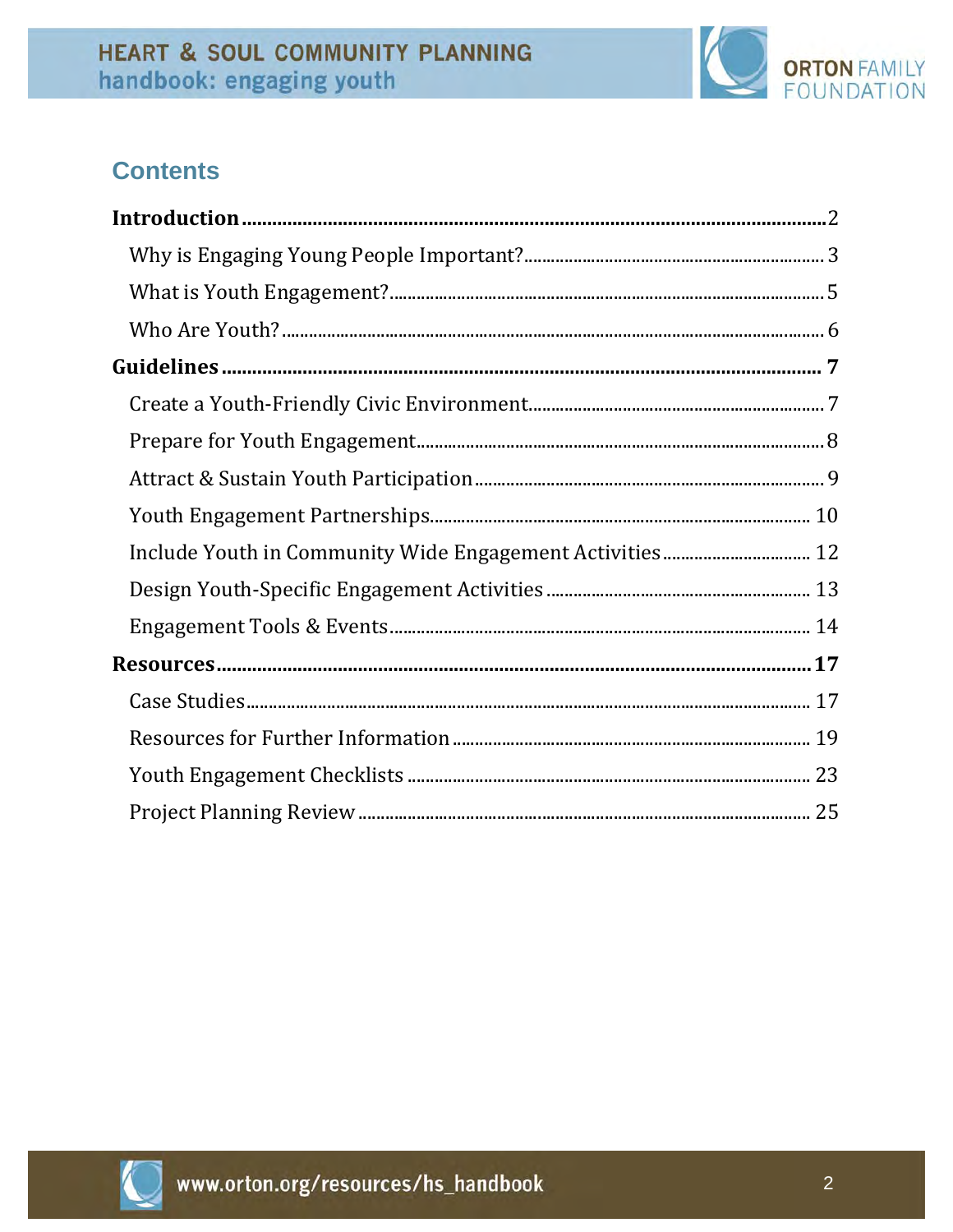

# **Introduction**

The challenges and rewards involved in engaging young people are rich and interesting enough that merely making the effort can add a layer of vitality and depth to your efforts. Some of these rewards are similar to those you will gain from engaging any group of community members: you can expand a project team's talent pool; diversify and broaden participation; and identify new issues and new solutions. Other rewards are unique to young people, who have an uncanny ability to change the conversation by introducing new perspectives, reframing priorities, and taking the long view on an issue.

This section explores the importance of engaging young people, provides an overview of youth engagement ideas, and describes various ways to define the youth demographic.

### **Why is Engaging Young People Important?**

Engaging young people can be rewarding on many levels. Young people who participate in community activities enjoy the opportunity to benefit personally by being socially productive: they develop a democratic or civic mindset and build leadership skills; they gain experience and confidence; they are directed towards relationship building; they gain respect and recognition from peers and adults; they are empowered to improve themselves and the communities they live in; and they enhance their resumes for future jobs or college applications. These outcomes have lasting value for individual youths, but unless your community leaders are benevolent youth advocates, why would a town, committee, department, or planner spend precious time and resources on unmandated efforts with uncertain outcomes such as youth engagement? Here are six reasons:

#### **1. Youth are community members with needs deserving to be addressed.**

Young people typically comprise 15 to 25 percent of any community's population, and as a group use the community's assets at a disproportionately higher rate. Young people support local businesses and are more likely than adults to stay within their community throughout the entire day, more likely to rely on public transport or non‐car transportation options, and more likely to use park spaces. In many cases, effectively addressing the needs of youth also addresses the needs of other stakeholder groups such as seniors or young families.

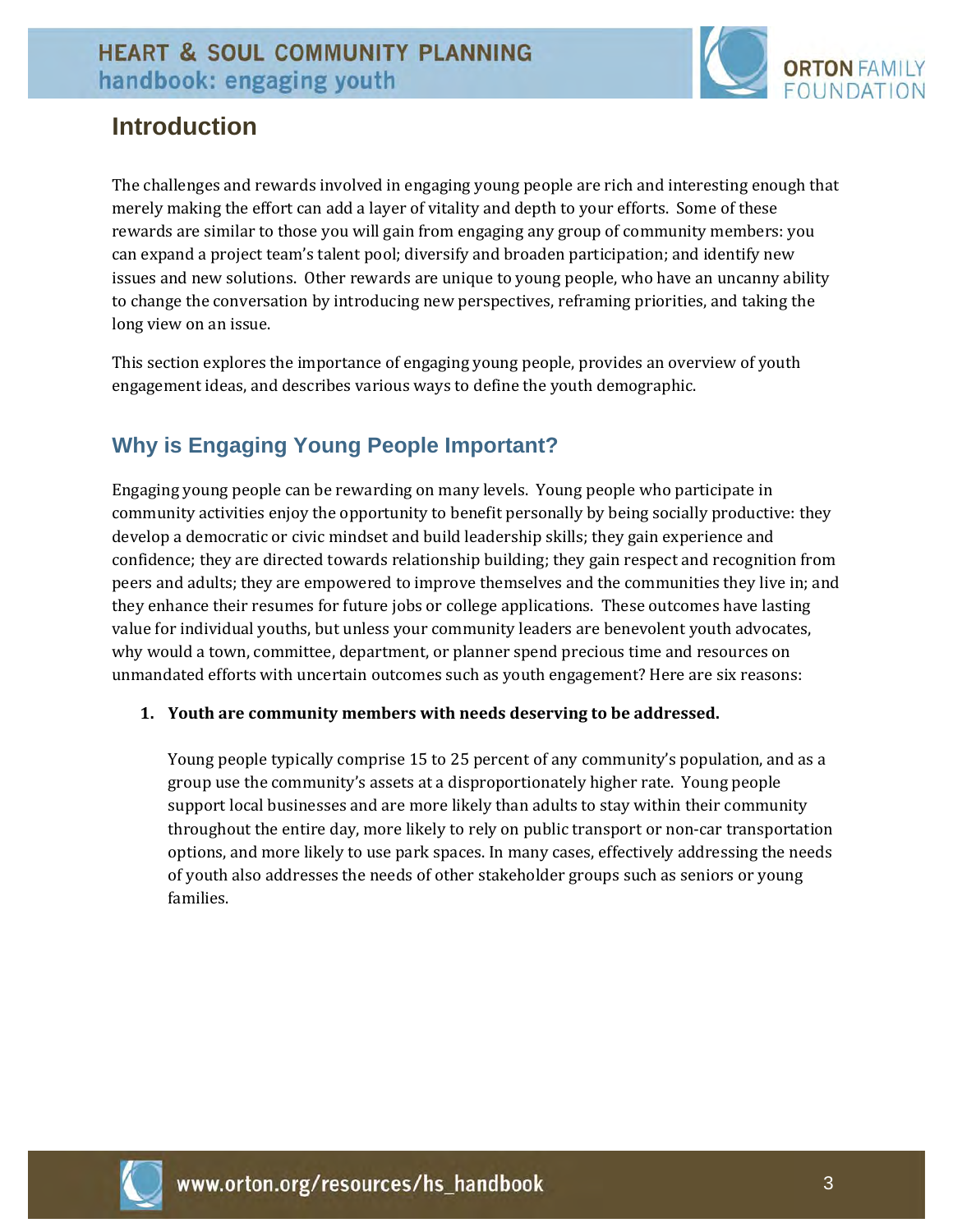

### **2. Youth have unique insights into the experiences, needs, communication habits, and interests of young people.**

Many communities spend a large proportion of their resources on facilities and programs for young people, including some 40 to 60 percent or more of the town budget on schools. Young people are highly experienced consumers of these services, and can provide potentially cost-saving feedback on them. They are also highly experienced at inhabiting their community in general, and can provide valuable insights into land use decisions, development decisions, and community strengths and weaknesses.

### **3. Youth are a talent pool of leaders, communicators, networkers, facilitators, idea generators, analysts, and coordinators.**

Just like adults, young people's talents, interests, and capacities span a wide spectrum. Assumptions that all young people are unreliable, apathetic, incapable of grasping complexities, or overly self-interested are simply wrong. There are numerous examples of extremely capable young individuals and groups of young people who have mobilized their peers, provided critical insight into difficult decisions, and made invaluable contributions to improving their communities.

#### **4. Youthful idealism can introduce great ideas that might be otherwise overlooked.**

Adults are generally more accepting of youthful idealism. Adult dreamers and idealists are often dismissed as unrealistic or impractical and inexplicably labeled with such high‐ altitude terms as blue‐sky, pie‐in‐the‐sky, head‐in‐the‐clouds, or (for the really far out)... space‐shot. Young people and their big ideas, on the other hand, can be legitimized by the fact that they will still be around in 40, 50, or 60 years and will inherit the results of current decisions.

#### **5. Young people can change the conversation.**

Raise your hand if your community's public hearings are filled with the same individuals who perseverate about the same issues using the same arguments again and again, regardless of the topic of the day, until no one else wants to even bother showing up. When given a platform, and the expectation that they will be heard, young people are often seen as neutral parties and have an uncanny ability to redirect the conversation. As noted above, young people can introduce a long-term perspective. They can highlight unforeseen challenges or craft fantastic solutions. They can take a fresh look at old problems, reframing them with a perspective that is less loaded with the baggage of past grievances or entrenched interests. Finally, by trying to communicate with and engage young people, adults are forced to be more thoughtful and creative in their messages and approach.

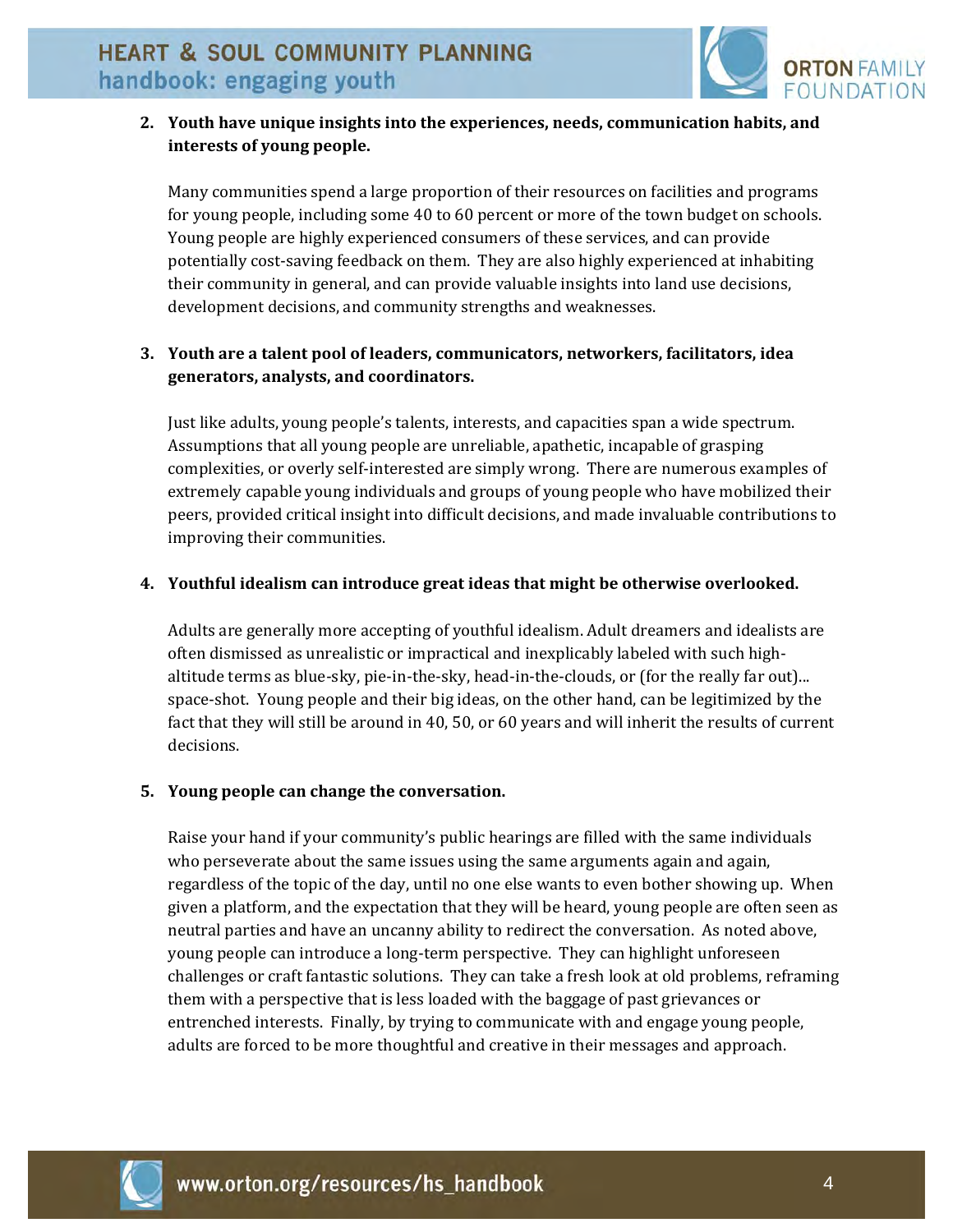

#### **6. Youthfriendly communities are enduring communities.**

Youth friendly communities generate benefits for everyone. More young people are likely to remain or return to a place where they had a positive experience growing up. New families will be attracted to live where their children have access to healthy environments and diverse resources. Businesses that seek lifestyle benefits for their employees will be drawn to the same places that families and young adults are drawn to.

### **What is Youth Engagement?**

Youth engagement can be almost any activity or effort to include young people in civic projects, local government, or community analysis and decision-making. The various models that describe youth engagement typically begin with simple and short-term interactions that are task-specific. The pinnacle of these models include more enduring and meaningful opportunities for participation in local government, such as embedding youth in government structures and processes, enabling youth leadership, and establishing official mechanisms for youth advocacy.

Roger Hart's model1 (Figure 1) describes eight levels of engagement. It begins somewhat below actual participation with youth manipulation and tokenism, superseded by moderate participation with youth as contributors and informants, and capped by more meaningful participation with youth as collaborators and decision‐makers.



**Figure 1**: Roger Hart's Ladder of Young People's Participation

 $\overline{a}$ <sup>1</sup> The FreeChild Project. (2008). Roger Hart's Ladder of Young People's Participation. Retreived Jan 27, 2011 from http://freechild.org/ladder.htm

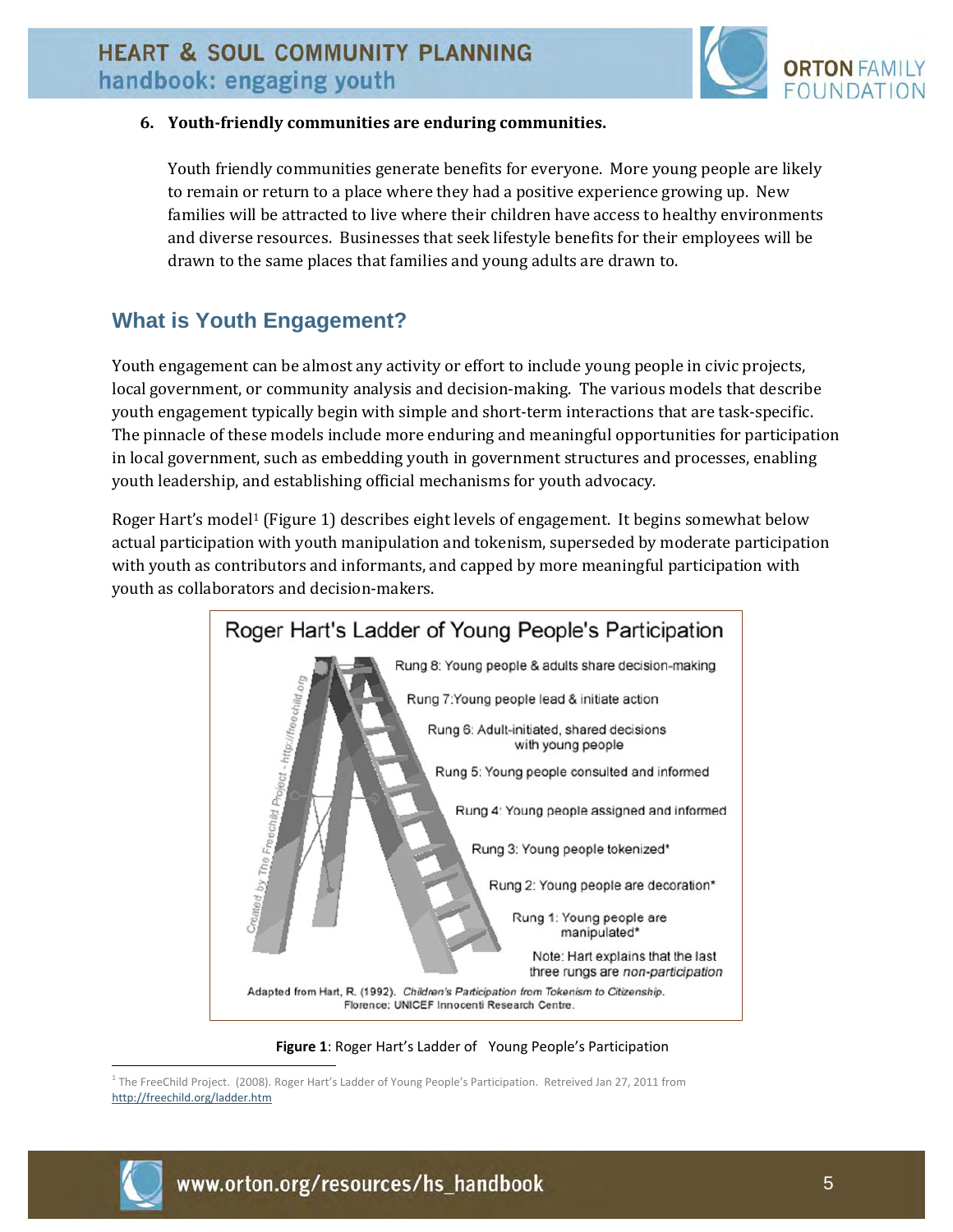

Examples of youth engagement along these hierarchies could include:

| [non participation]                                                                                                                                                    | [simple participation                                                                                                                            | advanced participation]                                                                                                                          |
|------------------------------------------------------------------------------------------------------------------------------------------------------------------------|--------------------------------------------------------------------------------------------------------------------------------------------------|--------------------------------------------------------------------------------------------------------------------------------------------------|
| <b>Manipulation and Tokenism</b>                                                                                                                                       | <b>Contributors and Informants</b>                                                                                                               | <b>Collaborators and Decision</b><br><b>Makers</b>                                                                                               |
| Young people's contributions to<br>a project are co-opted by adults<br>and used to advance an adult's<br>agenda.                                                       | Young people are asked to<br>respond to a survey or<br>participate in a workshop.                                                                | Young people are on project<br>committees, contribute to<br>project planning and<br>communications, and help<br>define the scope and the issues. |
| Young people's contributions are<br>solicited to satisfy some<br>mandate or ideal but do not<br>have a direct relationship to any<br>real analysis or decision-making. | Young people are asked to<br>participate in a youth-specific<br>event or project and engage in<br>community problem-solving with<br>other youth. | Young people serve on existing<br>town boards and committees<br>and/or on a Youth Council.                                                       |
| Young people's participation is<br>not meaningful, but is used to<br>promote the project (e.g. a<br>photo opportunity).                                                | Young people are assigned<br>specific tasks that will develop<br>input or analysis for a project.                                                | Young people create and define<br>community planning projects or<br>design youth-specific aspects of<br>the project.                             |

### **Who Are Youth?**

When embarking on any public engagement effort, it's important to identify your target audiences. Who qualifies as a 'youth' in your town? The answer to this may be driven by the goals of the program or the ideals of your community, or it may be led by your access to youth through networks or project partners.

A quick survey of municipal youth engagement programs reveals that, despite your best efforts to remain youthful, your chance to qualify as an official young person drops dramatically throughout your twenties. You may continue to be a 'young adult' for some time, but 'youth' are typically between the ages of 15 to 25 *(United Nations)*, 15 to 17 *(Burlington Vermont's Youth on Boards program)*, a high‐school junior or senior *(Boston Mayor's Youth Council),* or under 18 *(Centralia Washington's Municipal Code)*. In Seattle, you get to be a 'young adult' if you are between 18 to 29 years old *(Seattle's Get Engaged Program)*.

It is vital to clarify the target age group early, since engagement programs and communication strategies will vary significantly depending on the project team's networks, the age group itself, or the program goals.

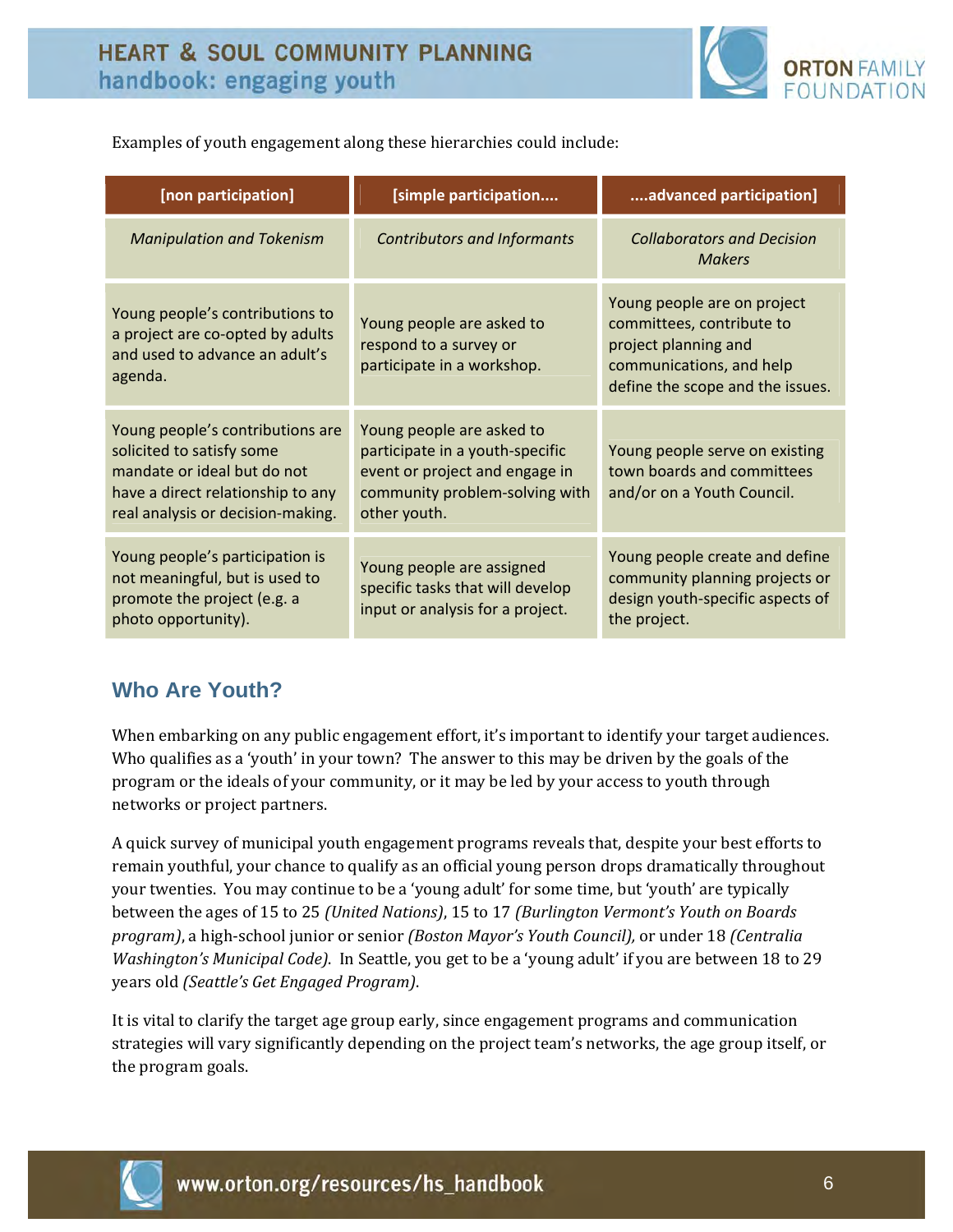

# **Guidelines**

Youth engagement tends to fall along a continuum of opportunities ranging from straightforward contributors to more invested collaborators. The level of engagement for individuals will span the spectrum within any given project, as some young people may choose to participate as contributors, and others may choose to get more involved. The important thing is to provide the opportunity and make it stick.

This section describes key guidelines for creating a youth‐friendly environment, preparing for youth engagement, and implementing a youth engagement strategy.

# **Create a Youth-Friendly Civic Environment**

**Create the expectation that youth must be engaged in a meaningful way.** Many examples of successful youth engagement programs begin with a clear and consistent message, from one or more community leaders, that engaging youth is essential. When a project leader or community

official consistently asks, "Were young people involved?" the message is reinforced. A youth engagement mandate can be informal or adopted as an official policy, but essentially it is an institutionalized expectation that civic projects and programs will engage youth in strategic planning and evaluation.

**Publicly recognize youth participation.** Awards programs or annual recognition ceremonies for youth participants reinforce the message that youth involvement in civic life is valued. Make sure that the youth program or young individuals are named in the newspaper articles, inscribed on the plaque at the park, or let youths hold the scissors at the ribbon‐cutting ceremonies.

### **Broadcast the message that youth are valued.**

Community leaders have consistent opportunities

### **YOUTH‐FRIENDLY COMMUNITIES have…**

- A Youth Task Force or youth on boards
- 'Commitment to Youth' policies
- Adult allies or advocates for youth
- Opportunities for young people to speak and be heard
- Opportunities for young people to engage and take action on community issues

to send a message. By recognizing young people at events, appreciating their efforts and inputs, giving them a platform to speak and be heard, and publicly speaking up for youth, community leaders can send the message to everyone that young people are valuable members of the community.

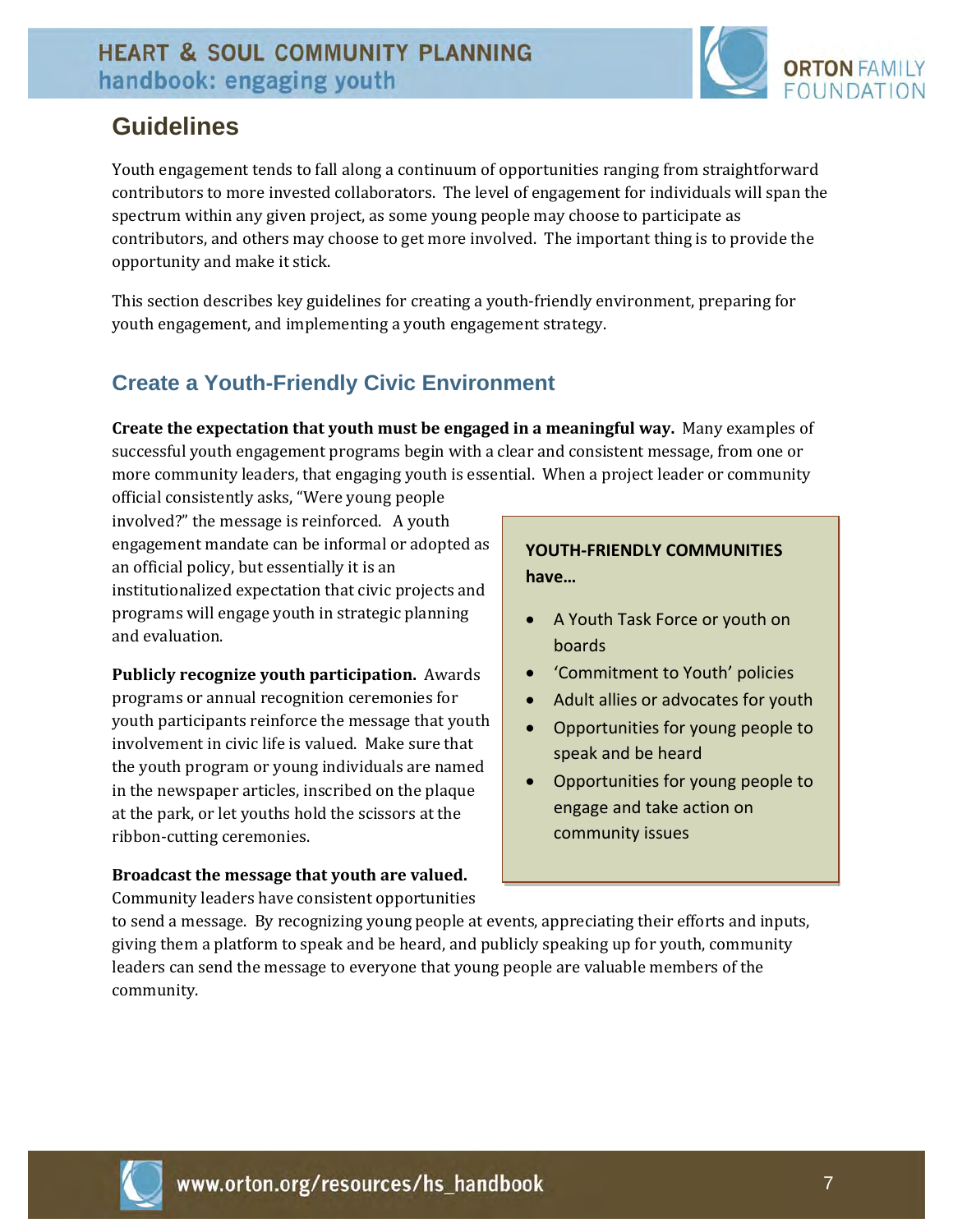

**Develop youth advocates / adult allies.** Allies are adults able to work with young people and facilitate their relationship with other adults in the decision-making arena. Many adults would typically, often unintentionally, overlook or undervalue youth input. In meetings, which can be an intimidating environment to begin with, adults reflexively talk over each other and don't encourage youth to speak up. An adult ally, on the other hand, would know to speak up for or recognize youths at formal meetings, identify the need for youth representation on committees or at specific events, or partner with young people to support their efforts at civic engagement.

# **Prepare for Youth Engagement**

**Identify existing youth resources, leaders, and networks.** Most communities already have youth networks and programs that can provide access points to engaging young people. Faith groups, recreation clubs, schools and school clubs, teen centers, and the local coffee shop can all be

hubs of youth activity. Set aside time in a project team meeting to identify these resources and a strategy to connect with them.

**Recruit young people to the project advisory committee.** Young people serving on the project advisory committee can provide valuable insight into outreach strategies and help design youth‐ friendly engagement activities. Ask adults who work with youth to nominate a few potential representatives. Young committee members must be given equal respect and equal access to project information, and adult allies on the committee must

#### **YOUTH COLLABORATORS need….**

- To be involved as early as possible in the project.
- Peer support at least two youth reps.
- Adult support and respect.
- To be on the agenda.

work to ensure this. Invite at least two youth representatives to provide peer support and expand youth representation. Any fewer verges on tokenism, and experience shows that having only one youth rep. results in less successful outcomes. Train adult committee members to be youth‐friendly by being respectful, making space for youth to speak, and avoiding patronizing remarks such as "you're pretty smart for a kid."

**Create a youth working group, task force, or advisory team.** A team composed of young people and adult mentors or allies can be convened to specifically focus on youth concerns, outreach and engagement.

**Make sure that youth have adult allies and/or adult mentors**. This may occur naturally as committee members build relationships and trust, but if it doesn't then it will be important to identify and assign this role to an appropriate adult. Adult allies and mentors are responsible for sticking up for young people and ensuring that they have the resources they need to participate in project planning and decision making. Allies and mentors are not meant to handhold so much that young people fail to find their own voices and strengths.

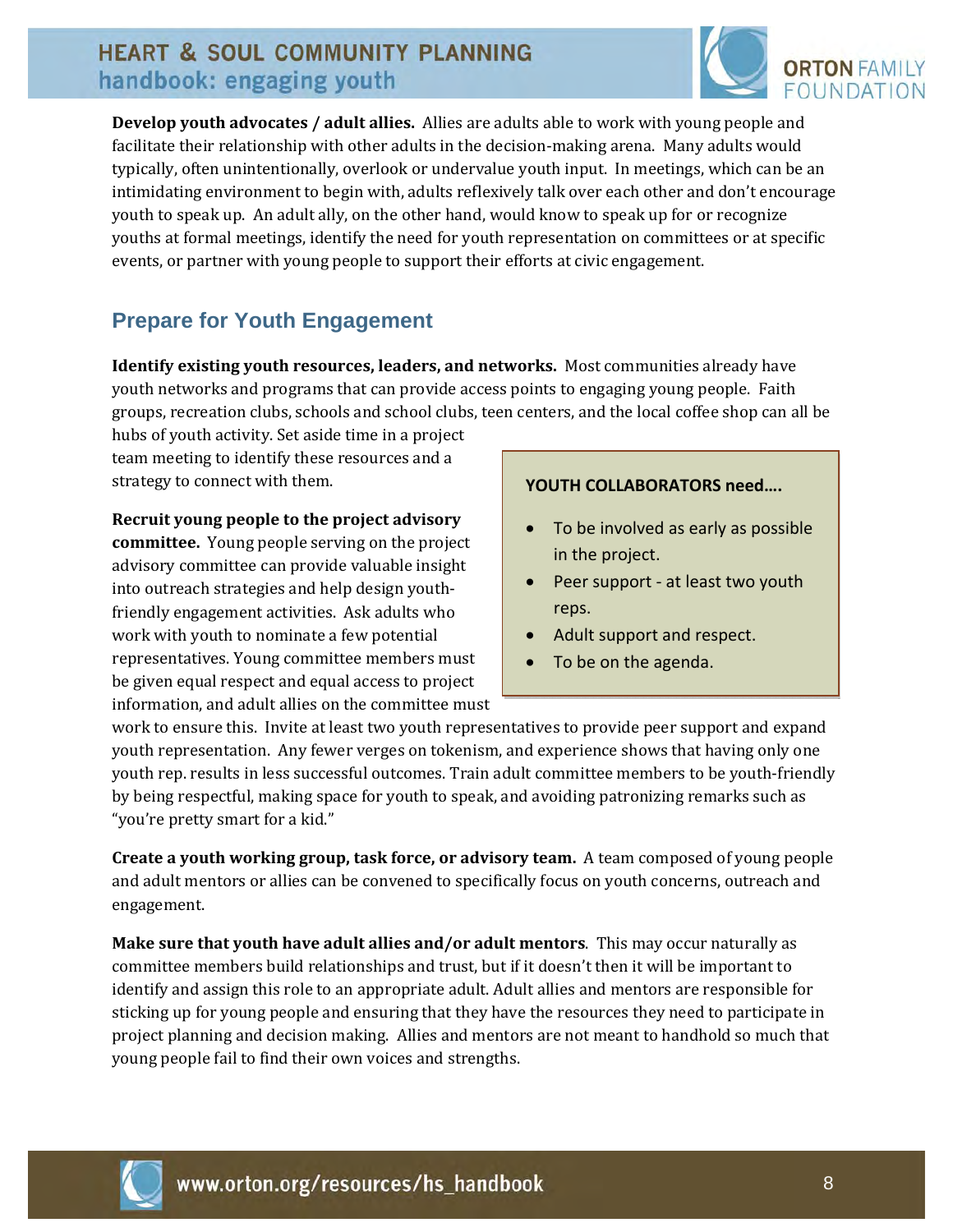

**The time to get youth involved is now.** Youth representatives ought to start on the same page as everyone else, so that they can continue to be on the same page throughout the project. Nothing can be more intimidating or unempowering than joining a group midstream and finding out that many of the important decisions and relationships have already been made.

**Put "Youth Updates" on the regular agenda.** This time slot can be overlooked, so it's important to ensure that youth reps have an opportunity to provide updates on their work and bring questions to the table. Avoid putting "Youth Updates" as the last item on the agenda. Doing so sends a strong message about who counts and doesn't.

### **Attract & Sustain Youth Participation**

*Adults and youth are similarly motivated or discouraged. The following key guidelines will encourage people of all ages to participate.*

**Make participation meaningful.** This is a challenge and a requirement for any engagement effort, but young people in particular are acutely sensitive to being misunderstood or having their input dismissed. Input from young people needs to have clear connections to the evaluation and decision‐making process, and those connections should be explained before, during, and after the process.

**Ensure that young people are heard.** Youth voices are easier to hear when you make a special effort to include them, and nothing says "don't come back" like being ignored or left out of a conversation. But guard against condescending; adults who change the tone of their voices or dumb down the message when addressing youth are a serious turn‐off. Make sure that event or meeting facilitators are youth‐friendly and prepared to recognize youth participants. Give youth a visible role in the meeting by asking young people to present or sit on a panel. At an open house or workshop event, include youth specific topics as break‐out questions or create specific youth‐only activities.

### **YOUTH WILL PARTICIPATE IF…**

- You don't talk down to them, but treat them as equals.
- They know when and where to show up.
- They are encouraged to speak up and know they will be heard.
- The location and timing don't conflict with other responsibilities.
- They feel that their participation is meaningful and they have a role.
- They feel connected to the project or cause.
- Their participation translates to concrete results.

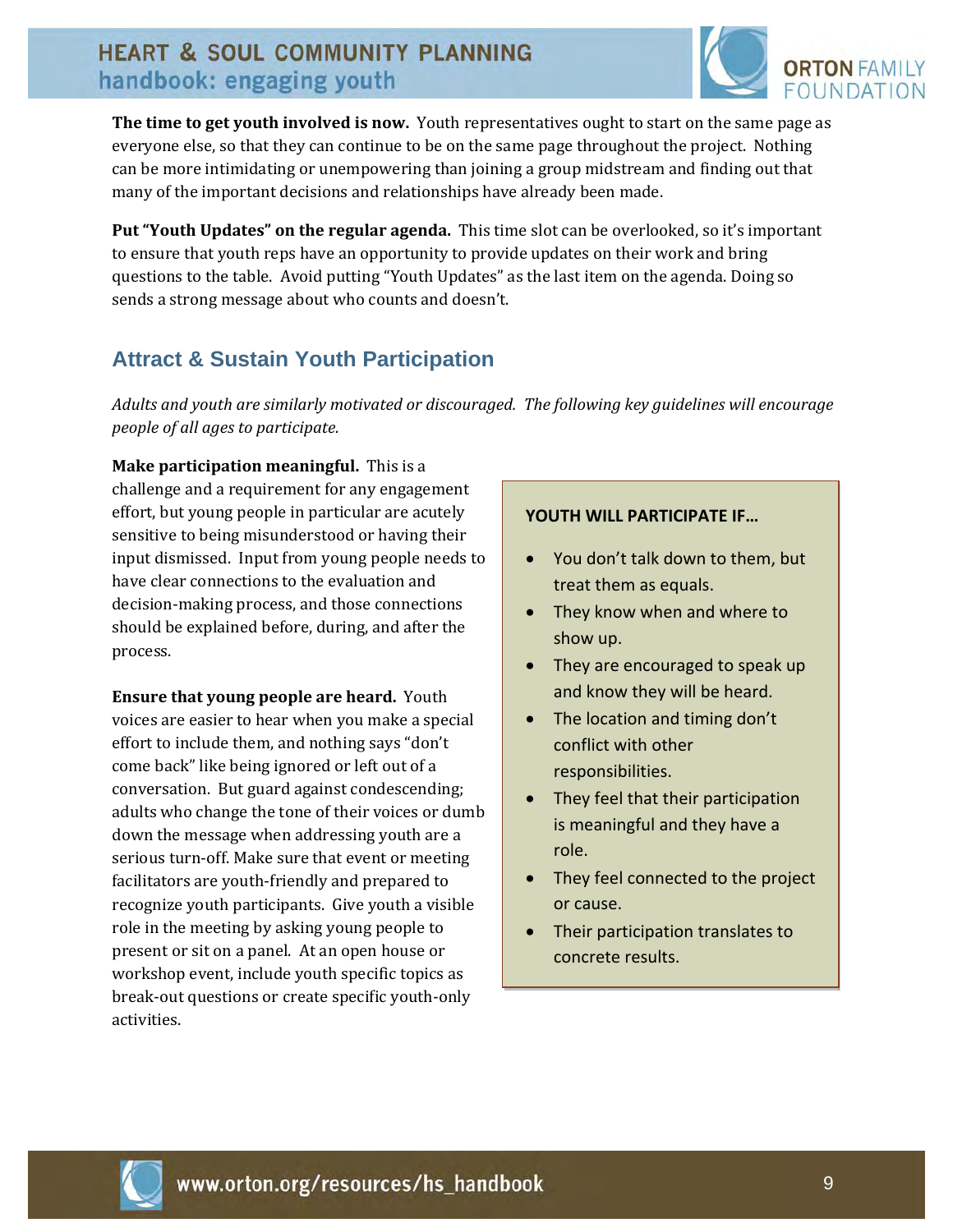

**Ensure that young people know that they were heard.** People are easily discouraged when they feel that their efforts or ideas are not valued. This doesn't mean that everyone's ideas need to become the next priority action in the town plan, but it does mean that people like to know that they were considered. All too often, input *was* considered and *is* in the follow up, but it has been reframed or digested into an unrecognizable format. Follow up reports, presentations, or activities should always include a review of recent input and how that input informed the next steps. If the input will not be carried forward, include a response that explains why. Use young people's own words whenever an opportunity presents itself.

**Use youthoriented communication strategies.** Remember to always post a 'Warning' somewhere in the back pages of a local paper. Just kidding! As email becomes old-school, new forms of sending the message are constantly evolving like Facebook and Twitter. Good strategies like any community organizing or marketing strategy—are ones that tap into existing youth networks, focus on youth hangouts, and make participation seem worthwhile. See our Quick Guide to Outreach and Communications

(http://www.orton.org/resources/hs\_handbook/outreach\_communications) for more detail.

**Actively facilitate youth access to events.** Young people, just like everyone else, are more likely to attend an event if it fits into their daily routine and if they have some way of getting there. Public events can be coordinated with school schedules, held at schools or youth hangouts, or held in locations with public transit access.

**Events not meetings.** Who gets excited about attending a public meeting? Everyone, including young people, will be more motivated if the so-called meeting is really an event—bring in a local band, serve dinner, give away prizes, hold a raffle, set it up like a café or a speakeasy or a casino, play a movie, use your imagination.

# **Youth Engagement Partnerships**

#### *Here are some tips for when you are considering potential partners for your youth engagement efforts.*

**School programs.** Some of the best examples of youth project partnerships are found in local schools. Community planning projects offer limitless options for curriculum development ‐ art, media, writing, research, social studies, science, geography, and many other topics. School programs can be offered as an extracurricular activity, but a more viable option is a program offered as a class or a service learning project. Student participants effectively form a 'youth task force'. They have regular meetings, conduct research, and have required outputs. This ideal situation requires a willing and capable teacher who serves as a coordinator and mentor. Other approaches to partnering with a school include: independent study or service learning programs for individual youths; youth representatives selected from the student council or service clubs; or special youth‐focused events held at the school.

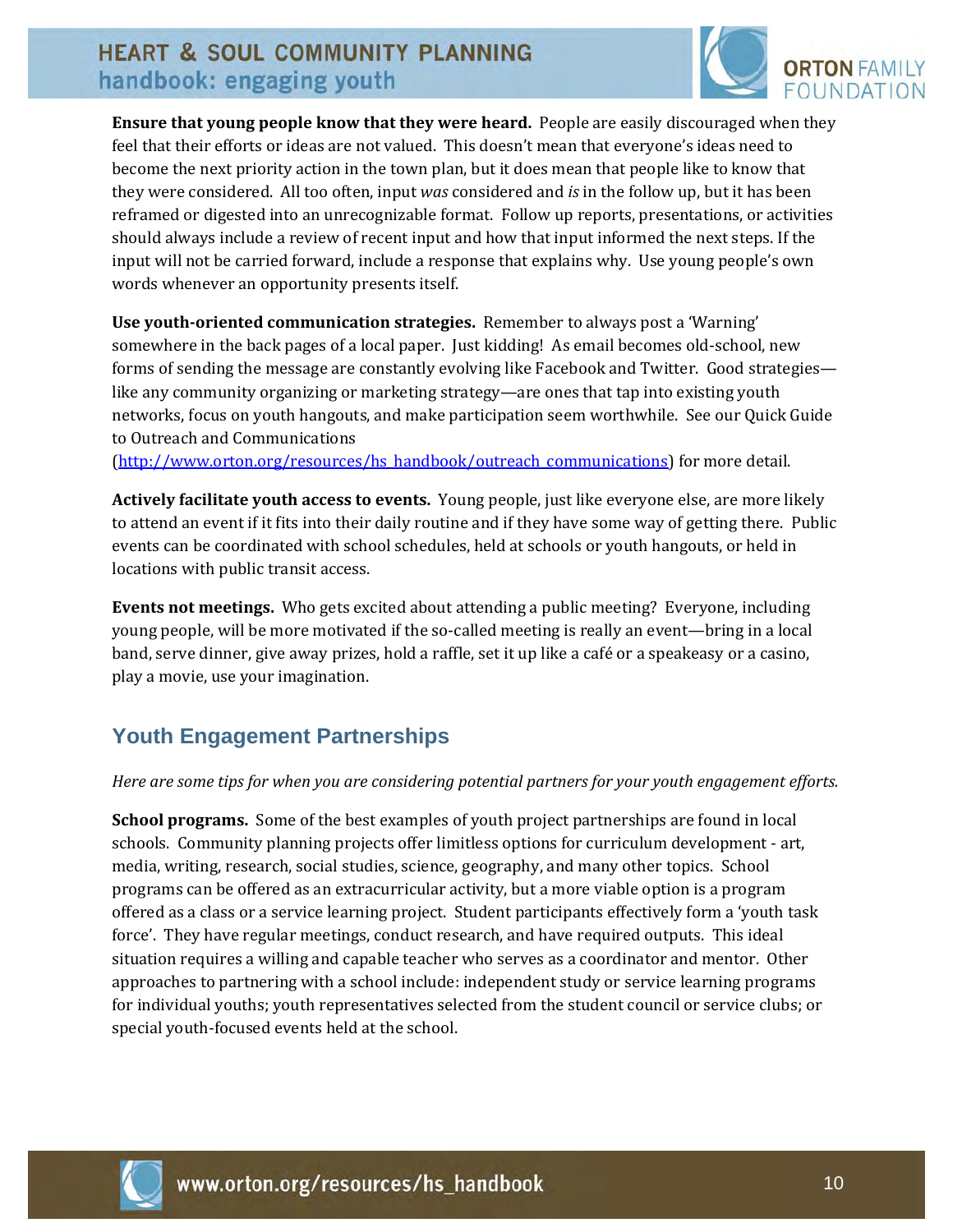

**Youthfocused agencies and programs.** Many communities have local clubs or non‐profits that serve specific youth needs, such as a YMCA, a 4‐H club, Scouts, a counseling service, or a teen center. These organizations provide the advantage of having contacts and communication channels in place for reaching young people. Staffers in these organizations also have experience with coordinating youth activities, identifying young people with particular interests or capabilities, and connecting with 'hard-to-reach' youth. These over-worked, under-paid staff members will require some

convincing that their participation will be worthwhile, so take time to consider how the project will help them rather than how they can help the project.

**Faith organizations.** Churches and other faith organizations are the original community organizers and continue to be social network hubs. Many faith groups have committees on community service, and they often have an active youth group with youth and adult coordinators. Partnering with a faith organization may be more appropriate in some communities, especially where the organization is seen as an agenda‐free community

### **IDEAL YOUTH ENGAGEMENT PARTNERS…**

- Have established networks and communication channels.
- Have programs that can tie in with project activities.
- Can identify young people who are ready to support the project.

center and has a community service orientation. Organizations that are highly focused on being 'separate', proselytizing, or evangelizing may be less appropriate as partners and may be less interested as well. Project partner or not, faith organizations can be a beachhead for finding new youth niches in the community.

**Colleges and universities.** College faculty and students can bring many valuable resources to a project, including time and talent that may not be available elsewhere. Since college students are not always representative of full‐time local youth, it's important to understand the goals of the youth engagement program and clarify the difference between using college students as a resource and actual youth engagement. The critical question is whether or not college students represent local youth interests.

**Dedicated individuals.** Sometimes the only available project partner is a dedicated member of the community. This person may have a good track record of working with youth, or be someone who works with youth and can't secure organizational support for a full partnership. This person may be…. wait for it…. an actual young person. It is important that this individual be included on the project team, and is expressly tasked with advocating for youth and coordinating the youth engagement program.

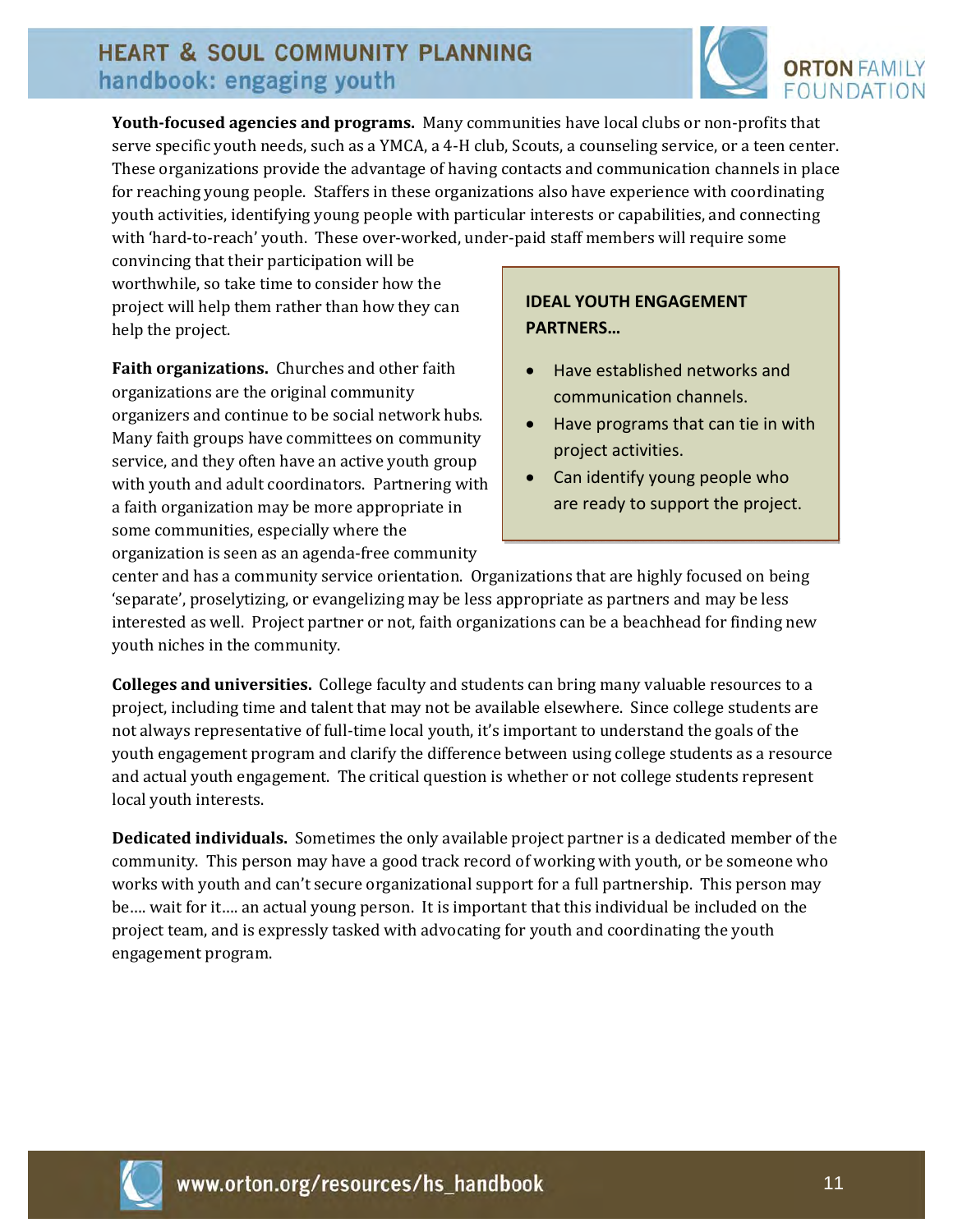

### **Include Youth in Community-Wide Engagement Activities**

If your team has decided to have engagement activities that are open to the general public, and hope *to include youth in those activities, remember to:*

**Ensure that facilitators are youthfriendly.** Event facilitators must be prepared to recognize youth participants and ensure that their voices are heard. A strong, experienced facilitator will have these skills, but project managers should ensure that less experienced facilitators are on the lookout for moments when young people are overlooked, talked over, or disregarded.

**Create youth zones.** Young people can find it difficult to participate in an adult‐dominated conversation. If the event is designed to include break‐out groups, consider designating one table for young people only. Make sure that the facilitator for that table is trained or otherwise prepared to work with young people. If the event is more of an open house, set up an activity area *(call it a youth corner or youth lounge)* for youth only.

**Put youth issues on everyone's table.** If you are confident that your facilitators are youth‐friendly, encourage youth and adults to engage in youth‐ related concerns together. This could mean that one break‐out group focuses on youth issues. It could also mean that each of the break out groups

### **YOUTH WHO ATTEND A COMMUNITY EVENT need….**

- Youth-friendly facilitators.
- Relevant issues in which to engage.
- Opportunities to speak and be heard.
- To know that the event is happening.

are instructed to consider youth in relation to their topic: How are young people affected by this topic? What are youth concerns about this topic? What do the young people at your table have to say about it?

**Train youth to be facilitators.** Certain young people may find it easier to speak when they have a role to play at the meeting. One way to bring youth into the conversation is to ask them to facilitate or take notes on flipcharts. This requires some pre‐event work to identify and train the youth facilitators.

**Ask youth to present.** This requires that youth specific activity precede the event. If young people have conducted some research or activity during previous phases of the project, this is the perfect way to recognize that work and show respect to those involved.

**Advertise to youth.** As mentioned elsewhere in this chapter and in the Quick Guide to Outreach and Communications (http://www.orton.org/resources/hs\_handbook/outreach\_communications), remember to advertise the event through appropriate channels.

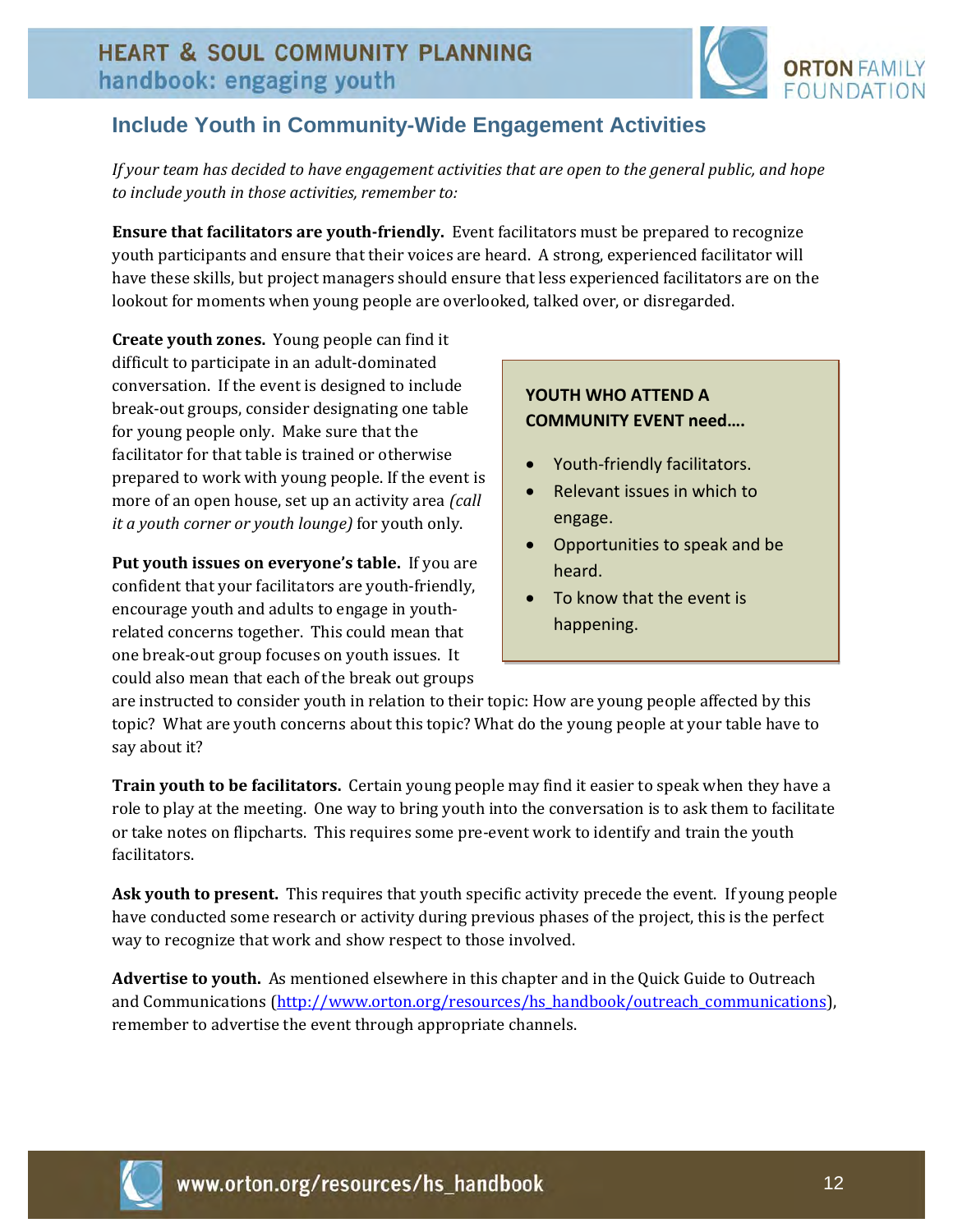

# **Design Youth-Specific Engagement Activities**

*If you are conducting youthonly engagement activities as a separate stream from broad public engagement:*

**Collaborate with youth organizational partners.** Youth organizations have experience in reaching out to youth and collaborating with them. Ask a youth‐focused partner to take the lead on coordinating this effort.

**Let young people take the lead.** Ideally, young people ought to be involved in every aspect of

planning and implementing a youth engagement program. A young person on the project team or a youth task force needs to have the opportunity to collaborate or lead in the strategy development and event planning. At the very least, be sure to let young people identify youth issues and work on potential solutions.

**Ensure that the youth engagement outputs feed into the decisionmaking process.** Assimilating feedback into the decision‐making process and reflecting the feedback in reports and communications materials are at the heart of good planning and often are the most challenging to accomplish. Doing this is the most important factor in making youth participation meaningful.

**Give youth access to decisionmakers.** Youth who participate want to know that they are being

### **YOUTH‐SPECIFIC ENGAGEMENT PROGRAMS SHOULD….**

- Be integral to the project process (not a sideshow).
- Provide learning and training opportunities.
- Make clear connections between inputs and outputs.
- Be designed by youth or in collaboration with youth.
- Engage both youth-focused and community‐wide issues.

heard. When select board members, councilors, mayors, principals, and other community leaders are present at youth events and meetings, they are showing respect and demonstrating to youth that their messages will not be filtered or reinterpreted before reaching the ears of key decision‐ makers.

**Offer training or learning opportunities.** Just like most adults, young people like to feel prepared and knowledgeable before engaging an issue. Opportunities to learn can include facilitation training, 'planning 101' orientations, independent research on community planning issues, or targeted investigations such as interviewing community members.

**Develop mentoring opportunities.** Ideal adult or young adult mentors are experienced in the subject matter and are able to build a trusting relationship with young people. Mentors advocate for youth, help them understand the subject matter, and facilitate their relationships with other adults.

**Strike a balance between youthfocused concerns and general community challenges.** Young people will find that youth issues are the most compelling to identify and engage, but they will feel

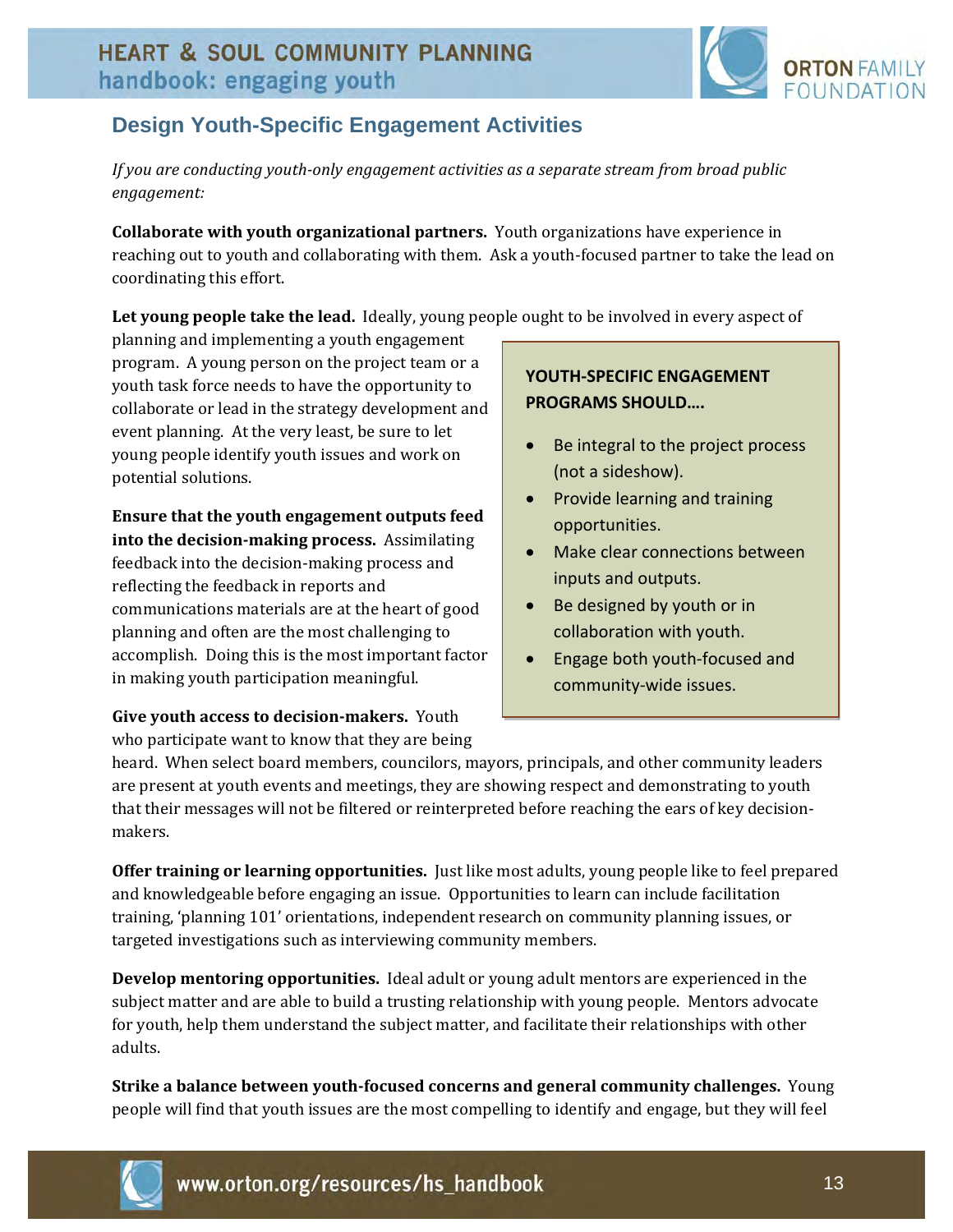

under‐valued if left out of the 'big picture' discussions. Find ways for both to be on the youth engagement agenda, and draw out the connections between them.

**Peel off a concrete task, but don't make youth engagement a sideshow.** It can be easier to attract youth and manage youth engagement activities when the activity is a distinct and action‐ oriented task. However, if the task is a standalone event or project, make sure it is still integral to the project. Don't let it be a 'make work' project so that the project team can 'get on with the real work'. Whoever is coordinating the youth engagement work must be an integral part of the team who understands how the engagement will feed into the overall project objectives.

### **Engagement Tools & Events**

*Here are some youthfriendly ideas for community engagement.*

**Online Forums.** Online forums include social media websites such as a project Facebook page, a Twitter stream, or a blog. These forums can be used to distribute information about the project and stimulate discussion and interest in topics. Forums can sometimes be used to generate ideas and identify issues.

**Digital and Mobile Participation Tools (beyond the online forum).** Numerous technologies and tools for reaching young people are out there. Foundational technologies include online social media, internet crowd‐sourcing, and mobile phone devices and applications. The effective application of these tools requires expertise that you might find among the youth of your community, or in a consultant. Applications include, for example: text messaging to provide event reminders; online brainstorming and prioritization tools; online community mapping; text message voting; and audience response systems that receive text messages.

**Multimedia Art as a Participation Tool.** Art‐based activities can be a highly engaging way for young people to explore or express ideas, learn about their community, or conduct an investigation. Examples range from low to high-tech, including: photo-collages, model building and sculpture, drawing or painting, video production, photo‐journalism, poetry, storytelling, and essay writing.

*Ideas for Multimedia Art…*

 *Dreaming or Visioning Activities.* Young people can dream up their ideal future and represent it as future newspaper headline, a collage of images, a drawing, a poem, or a story. Dreaming activities can help identify current issues (because in the future they have been solved), they can help identify values (because some ideal has been realized), and they can help identify gaps and opportunities (because in the future they have been optimized).

**Youth Research Teams.** A youth research team is typically organized in the context of a youth task force or a school classroom (examples range as young as  $4<sup>th</sup>$  to 5<sup>th</sup> grade classes). Teams can be tasked with: selecting a research topic; investigating the topic through readings, interviews, and field investigations; reporting on their findings; and sometimes, presenting their findings to the community at a forum or open house. Topics can range widely ‐ including, for example: the time it

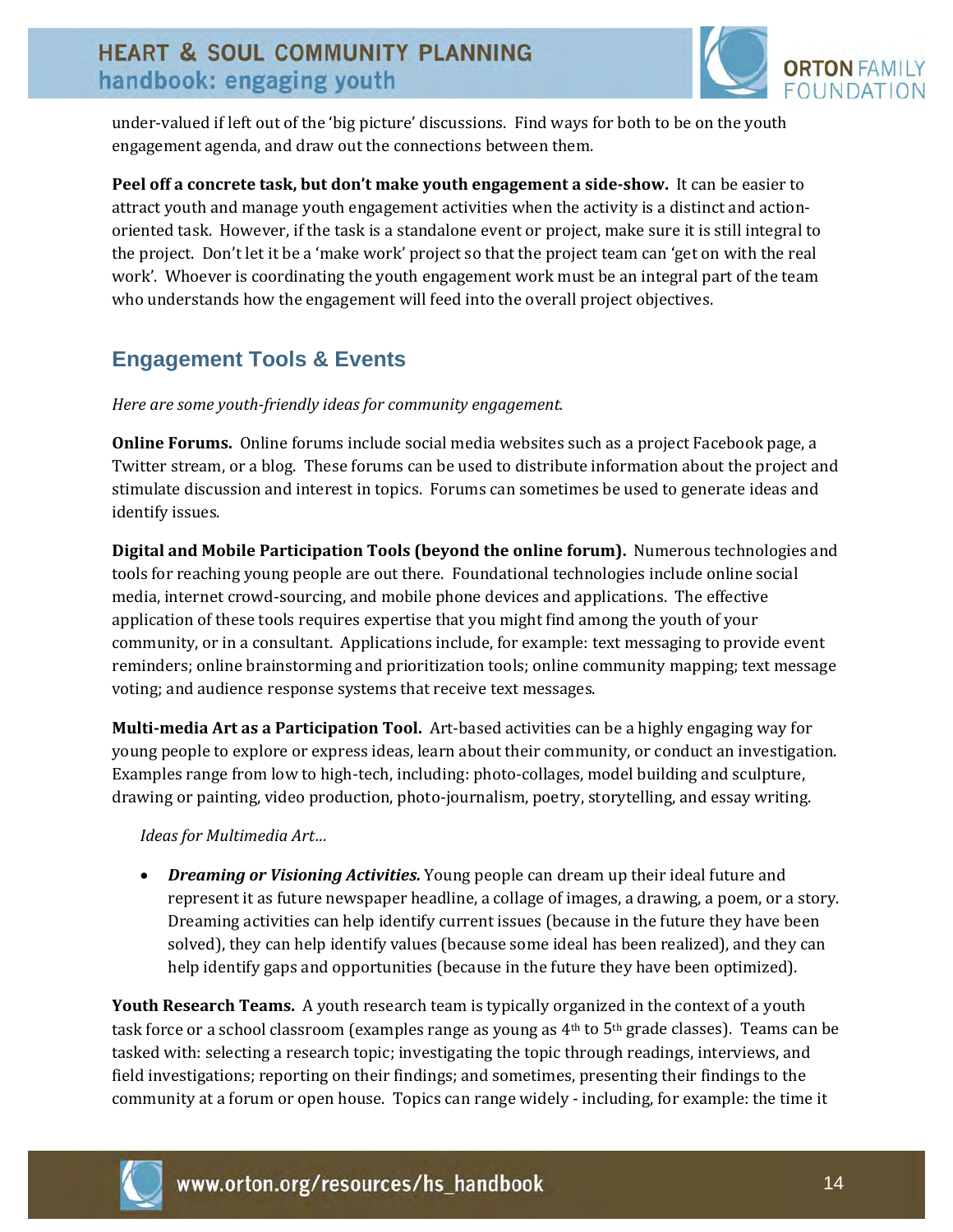

takes a dollar bill to leave town, the life story of the oldest person in town, the amount of land it would take to feed everyone in town, the carbon footprint of the town. Local landscapes, architecture, farming, history, or community values and opinions are all fair game.

*Ideas for Youth Research Teams…*

- *Community Scorecards***.** Young people can design an assessment tool around a theme such as 'sustainability', 'bike and pedestrian friendliness' or 'youth‐friendliness' and score the community or different neighborhoods.
- *Community Interviews / Polling.* Research teams can design an interview or a survey to capture feedback from the broader community (or their parents, grandparents or classmates). Interviews can follow a storytelling or journalism format, and can be captured using video or other media.
- *Community Mapping.* Mapping is an excellent format for recording local information, whether it is collected firsthand by the researcher or through interviews. Mapping is described in more detail below.
- Taking *Action / follow-through.* Youth researchers can become impassioned about their findings, and it can be inspiring to encourage them to go beyond research by taking action. This typically requires that the team select a single issue to approach and devise a strategy for engaging solutions. Follow-through could also be through outreach, where the research team facilitates a youth engagement activity with their peers (see below).

**Youth Summit / Youth Forum.** Young people can be invited to a specific youth event on community planning. The event typically includes presentations and trainings, but most activities involve brainstorming in break‐out groups and using techniques such as 'world cafés' or open houses with several activity stations. The goal is usually to identify and prioritize youth issues, and to prepare strategies or action ideas. Prior to the event, a team of young people can also be trained as facilitators.

*Ideas for Youth Summits…*

- *Classroom discussions.* Some schools may allow for teachers to structure a series of classroom discussions around a community issue rather than holding a separate forum.
- *Youth representatives.* If youth representatives for the project team or a task force have not yet been identified, this is a good event to introduce the project to youth and seek out youth representatives for the committee.

**Community Mapping.** Community mapping allows young people to examine the physical aspects of their community. In a workshop/classroom setting or through individual surveys, youth are prompted through questions to identify and locate certain areas or places on a map: most important places, dangerous places, safe places, hang outs, routes to school, etc.

*Ideas for Community Mapping…*

 *Youth investigators.* A team of young people can be trained to interview other community members, using community mapping as the both the prompt and the recording device.

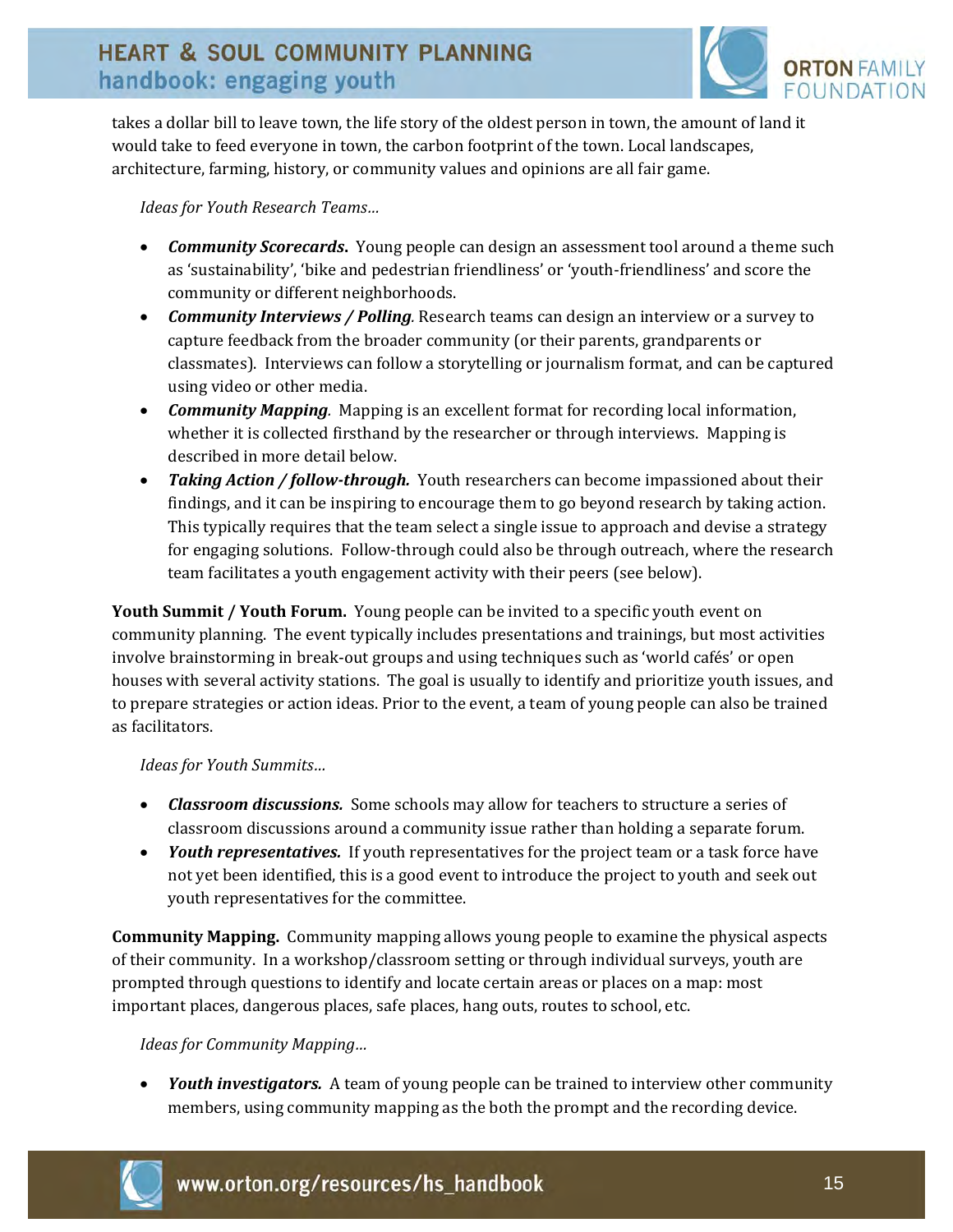

These activities are best conducted in pairs, so that young people can support each other and take turns talking or recording.

- *Photo tour.* A simple prompt is to tell participants to map the locations where they would take a photo, and limit them to 5 or 10 photos. The reason for the photo can have a theme such as 'landmarks', 'best places', 'worst places', 'places that represent the character of your community', 'great views', etc. The same exercise can be conducted literally by actually taking the photos, or figuratively by simply marking the presumed locations on a map.
- *Quests.* Quests are a fun way to get people thinking about their community's geography. Quests are similar to scavenger hunts with a focus on highlighting the special places and stories of a community.

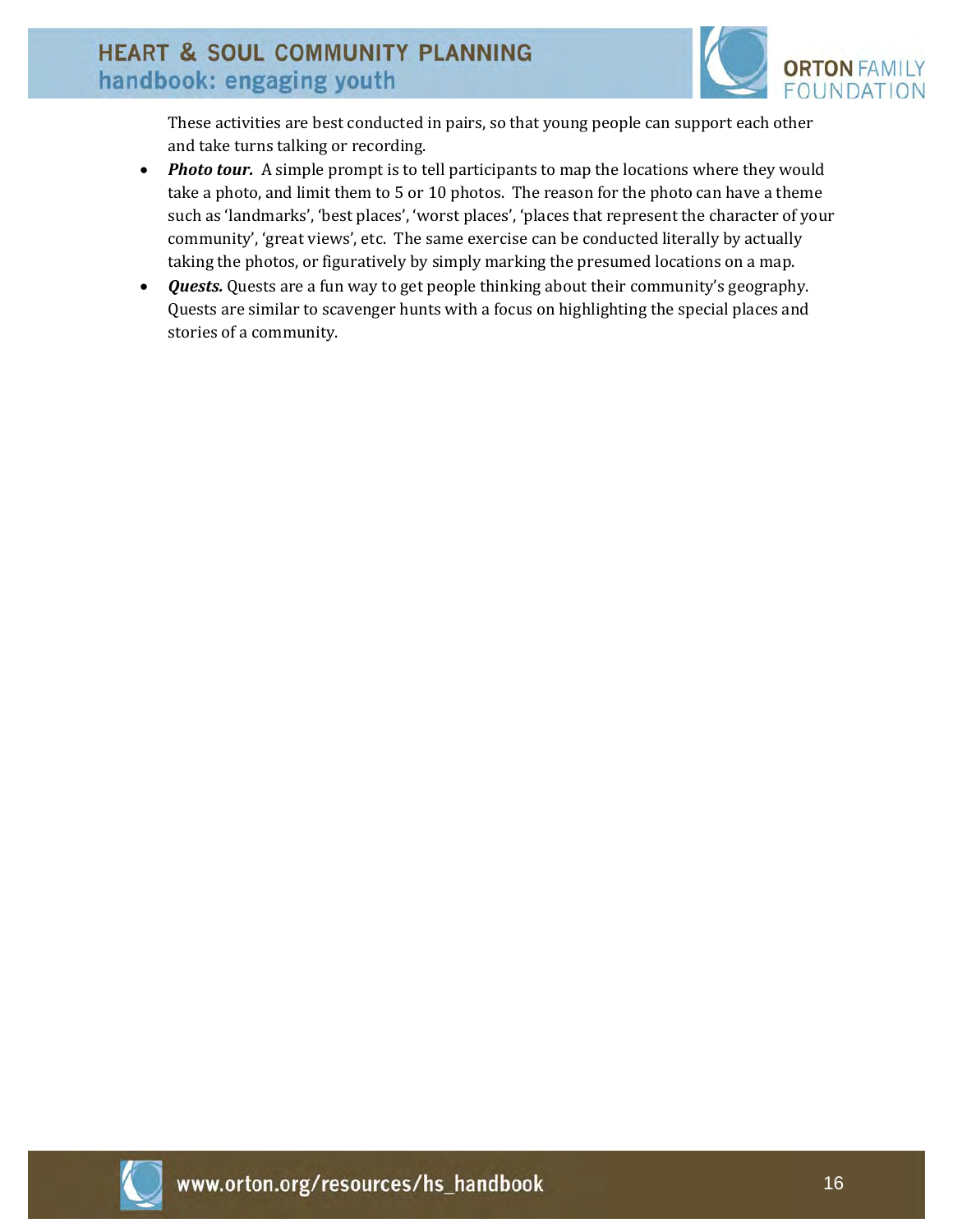

# **Resources**

### **Case Studies**

**BROAD CIVIC ENGAGEMENT PROGRAMS (NOT PROJECT-SPECIFIC)** 

**Youth on Boards** 

**Manchester, VT**

**Dates:** 2007 to present

**Website:** http://www.orton.org/projects/manchester

Manchester's Select Board appointed youth to Town boards and commissions in 2007, and now high school students spend their weeknights discussing the nuances of zoning setbacks and design standards alongside their adult counterparts. Students are appointed to the Planning Commission, Design Review Board, Development Review Board, Parks & Recreation Committee, Conservation Commission, Energy Committee and the Mark Skinner Library Board. They serve as full voting members on all but two of the boards, which, for legal reasons, do not allow minors to vote. Students attend meetings, read up on the issues, comment on proposals and make their voices heard.

**Comprehensive Youth Engagement Strategy** 

#### **Hampton, VA**

Dates: 1990 to present

**Website:** http://www.hampton.gov/foryouth/youth\_milestones.html

Hampton Virginia has been recognized as a pioneer in the area of youth civic engagement. This effort began as a Council appointed 'Coalition for Youth', who proceeded to develop a strategic plan around engaging youth and responding to youth issues. Initially funded by a grant, this coalition has since become a permanent city department. In the time since its inception, City Council has adopted a 'Commitment to Youth' policy, the planning department has created staff positions for youth, a Youth Commission has been established, Youth Advisory boards have formed for the school system, youth have been appointed to various city boards and commissions, and a Youth Component has been adopted as a part of the city's community plan.

**PROJECT-SPECIFIC ENGAGEMENT PROGRAMS** 

#### **Official Community Plan review**

#### **Victoria, BC (Canada)**

**Dates:** October 2009 to present

Website: http://www.shapeyourfuturevictoria.ca/get-involved/events-and-acitvities/youthengagement/

The City of Victoria is currently updating its Official Community Plan. The city has an active Youth Council that was consulted early in the process by participating in a goal and strategy development workshop. At a school-wide assembly, the Mayor and city staff presented the project to over 300

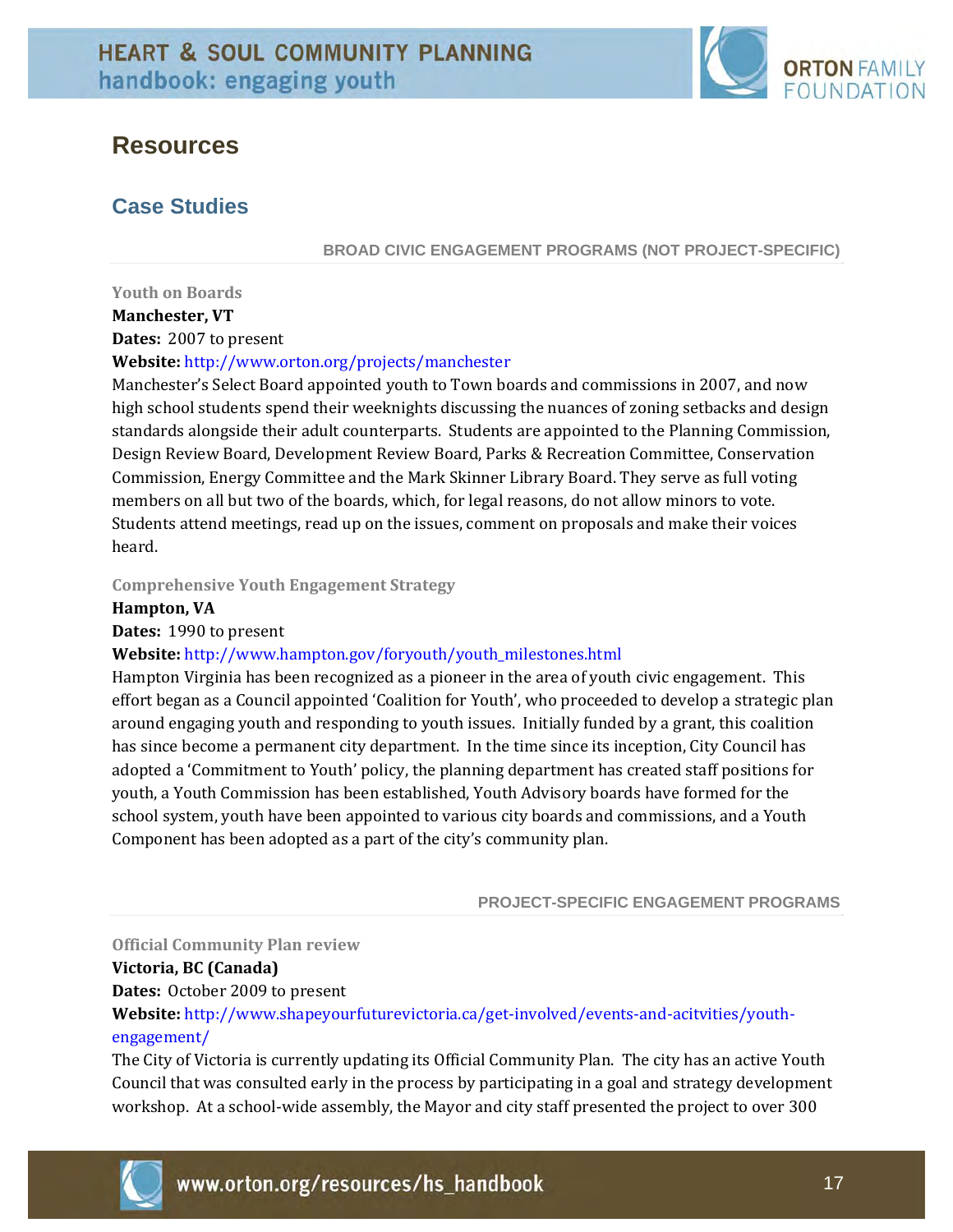

high school students. Kiosks were set up at the high school for students to complete a survey on priorities, and city staff facilitated in‐class priority setting workshops with twelfth grade classes. Some of these twelfth graders were trained to facilitate a follow up 'Community Café' event for youth to discuss issues and ideas about their city. At a community‐wide forum, a special 'Youth Planning Station' was set up for youth activities.

#### **Downtown Master Plan**

#### **Biddeford, Maine**

**Dates:** 2008 ‐ 2010

#### **Website:** http://www.orton.org/projects/biddeford

High school youth were involved in conducting community research and developing priorities for the City's Downtown Master Plan. A local high school English teacher and a project intern, who asked students to interview their friends and family about downtown Biddeford and identify common themes, coordinated this work. The stories, themes, and research were used to prepare for a series of neighborhood meetings. With trained student‐facilitators, the class participated in their own "neighborhood meetings" at the high school and at different youth organizations in the city. Input from all of these meetings informed a community‐wide forum, which established that youth engagement in the downtown was a priority issue to be addressed in the final plan. As a follow up, two additional youth meetings were held to refine a list of strategies to engage youth, which will be included in the recommendations for the Master Plan.

**Community Visioning (prep for Comprehensive Plan)**

**Damariscotta, Maine**

**Dates:** 2008 ‐ 2010

#### **Website:** http://www.orton.org/projects/damariscotta?page=5

This project included two efforts at engaging youth. The first was conducted by a youth intern as a summer project, who developed a digital slideshow of 'what people love' about Damariscotta and held a small youth art event. For the second effort, the project coordinator engaged a small group of high school youth to design and disseminate a survey to other high school students about what improvements they'd like to see in town. The results of the survey were presented to the project committee, and one youth was hired to work on implementing the recommendations.

#### **Community Visioning**

**Killingly, CT** 

**Dates:** 2007 ‐ 2010

#### **Website:** http://www.orton.org/projects/borderlands?page=5

Town staff worked with local intermediate school teachers to develop a multidisciplinary watershed curriculum, which focused on the Town of Killingly and its water bodies as the classroom. Students conducted water tests, visited with mill owners, created a mural facing the Five Mile River, developed histories of the area and provided input on a key redevelopment area using keypad polling

**Arts and Civic Engagement Starksboro, VT Dates:** 2008‐2009

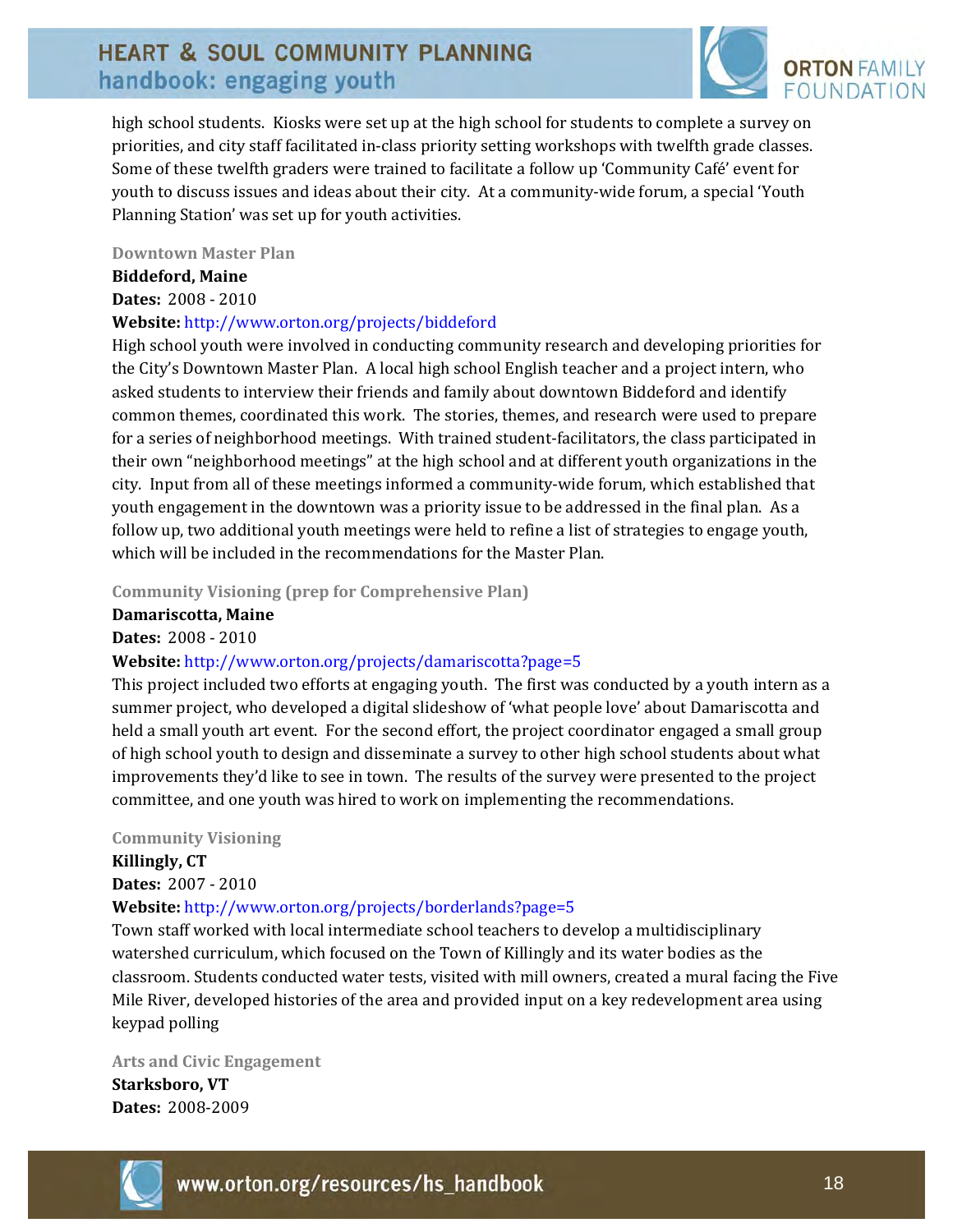

### **Website:** http://www.orton.org/projects/starksboro?page=5

One of the goals of this project was to "Engage youth in multi‐generational community conversations and decisions." The project began with college students interviewing over 50 community members (including youth) and capturing their stories. A group of Starksboro high school students then interviewed community members and created portraits that reflected what they heard. Students at every grade level used the stories as part of a school-wide curriculum theme on local heroes. Starksboro is using the project results that identified community values and themes to prioritize community development projects such as construction of a trail system and pedestrian improvements, and reuse of public buildings for community gathering places. Art making continues to have a place in civic life.

#### **IN-SCHOOL ENGAGEMENT PROGRAMS**

**Schoolbased Engagement Program Burlington, VT Dates:** 2003 ‐ present **Website:** http://www.sustainableschoolsproject.org/healthy/training

The Healthy Neighborhoods Healthy Kids Project was initiated by two non-profits: Smart Growth Vermont and Shelburne Farms. It is designed to engage students in community planning activities by having them draw connections between the design of their communities and impacts on their health. Trained teachers and volunteers direct students in activities involving community-based research, assessment, and service learning projects. By both advocating for and volunteering with specific projects that improve the health of their neighborhood, students gain the skills to be engaged citizens now and in the future, model this behavior for their parents and other adults and learn they can make a difference. The curriculum has been applied in 4<sup>th</sup> and 5<sup>th</sup> grade classrooms in Burlington as well as classrooms in Puerto Rico.

### **Resources for Further Information**

**YOUTH ENGAGEMENT 'BIG PICTURE'** 

#### **Creating Better Cities with Children and Youth (2002)**

**Book:** book preview available at http://books.google.com

With an international focus that is readily applied to US communities, this is a practical manual on how to promote the participation of young people in urban planning, design and implementation. Published by Earthscan.

**"Everyone Wins" Video Video:** http://www.youtube.com/watch?v=GHMaj8dgT4Y

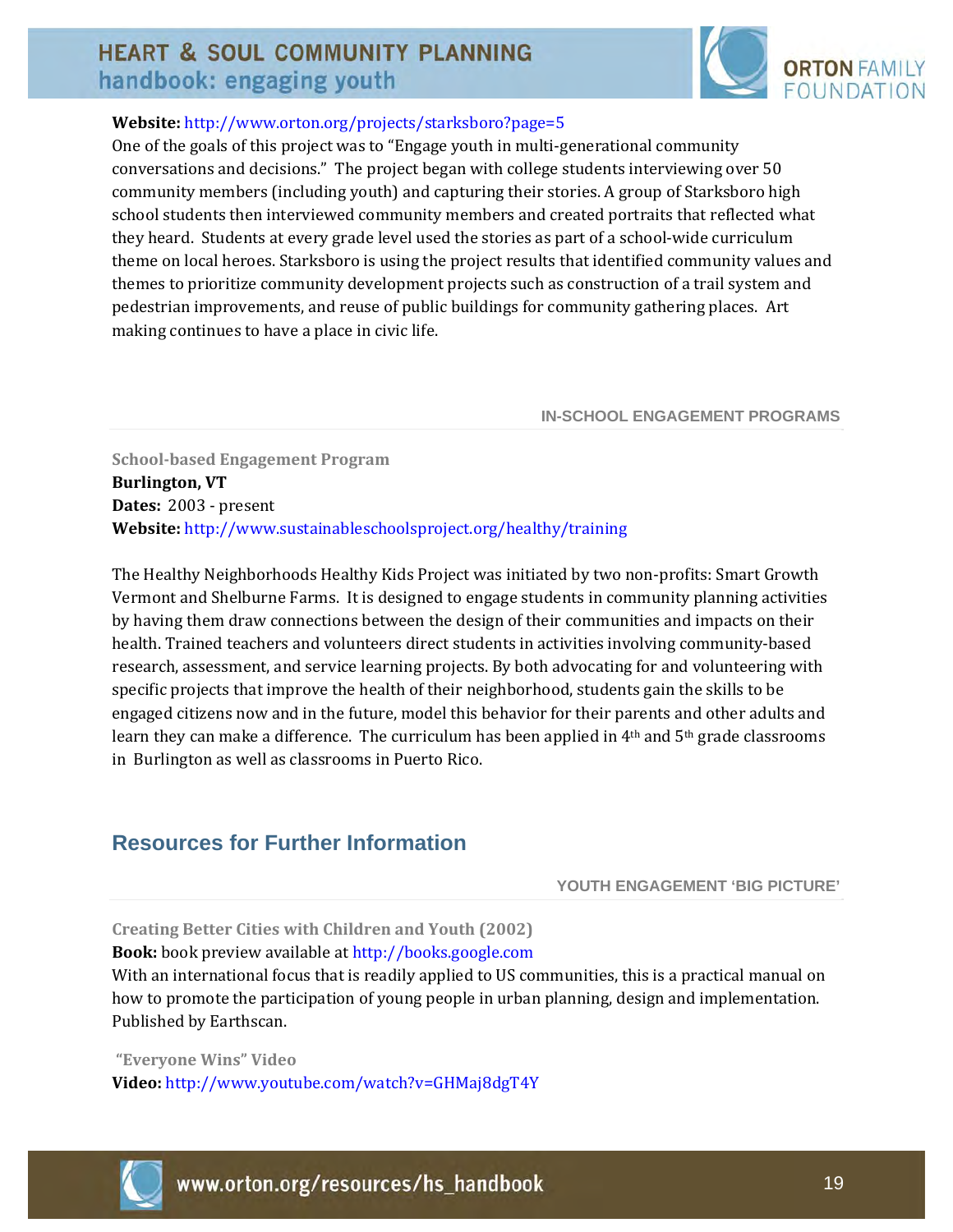

This video was created by the **Heartwood Institute** for the Nova Scotia Department of Community Services ‐ Child and Youth Strategy. The video provides an overview of youth engagement benefits and concepts.

**Authentic Youth Civic Engagement, A Guide for Municipal Leaders PDF:**

http://www.nlc.org/ASSETS/8DCFB802143A42279291EDD2F02E4E18/IYEF\_AYCE\_Guide\_7‐ 10.pdf

This overview document from the National League of Cities (2010) is a foundational resource on youth engagement in the local government arena. It introduces concepts and frameworks for youth engagement, strategies, and case studies.

**Handbook, A HowTo Guide for Adults on Involving Youth in Community Planning PDF:** http://www.californiacenter.org/docs/Youth\_Voices\_in\_Community\_Design\_2004.pdf This guide by the California Center for Civic Participation and Youth Development is an excellent overall resource on youth engagement. It outlines concepts and rationales for youth engagement, provides examples and case studies, and includes project planning tools.

#### **YOUTH COUNCILS AND YOUTH ON BOARDS AND COMMISSIONS**

#### **Youth Participation in Local Government website**

**Website**: http://www.mrsc.org/Subjects/Governance/civ/youthgov.aspx

This website from the **Municipal Research and Services Center of Washington** includes links to municipal code examples and resources on youth participation on boards and commissions.

**Building Effective Youth Councils: A Practical Guide to Engaging Youth in Policy Making PDF:** http://forumfyi.org/node/127

This guide from **the forum for Youth Investment** reviews the theory and practice of creating and maintaining a youth council. The guide includes case studies from youth councils across North America.

**YOUTH PARTICIPATION IN SITE PLANNING AND DESIGN** 

**Trust for Public Land's Parks for People Initiative: New York City Playgrounds Website:** http://www.tpl.org/<sup>3</sup>  $\&s^{\circ}$ <sup>3</sup> i  $\&v^{\circ}$ <sup>3</sup> i  $\&\infty$ <sup>3</sup> i <sup>3</sup> « $\&s^{\circ}$ <sup>3</sup> i  $\&v^{\circ}$  i  $s$  i  $\&v^{\circ}$  i  $\&v^{\circ}$  i  $s$  i  $\&v^{\circ}$ **Video:** http://www.youtube.com/watch?v=sQFsIRLa1u4

This program uses participatory design with youth to design and redevelop playground spaces and parks in New York City.

**ONLINE RESOURCE COLLECTIONS** 

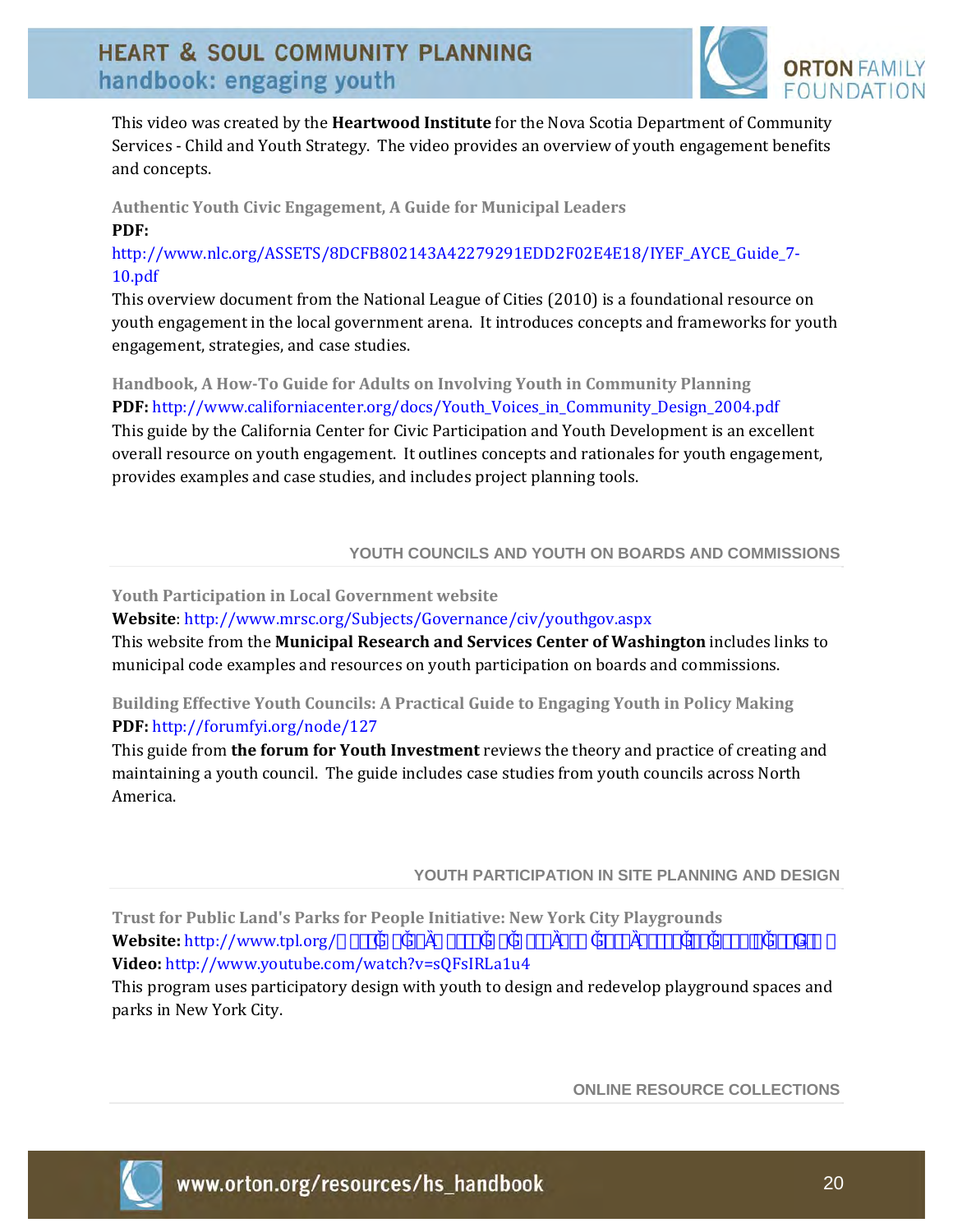

### **Planning Tool Exchange**

#### **Website:** [http://www.planitx.org/](http://www.planningtoolexchange.org/browse/results/taxonomy%3A210)

This online resource from the **Orton Family Foundation** is a collection of planning tools and information relevant to Heart & Soul planning. A 'Youth' keyword search finds case studies and resources on youth engagement.

#### **ResourcesZine**

#### **Website:** http://www.planning.org/resourceszine/

This online resource from the **American Planning Association** is a collection of planning tools and information specific to youth outreach and engagement. It includes lesson plans, events, publications, and further resources.

#### **Innovation Center for Community & Youth Development**

#### **Website:** http://www.theinnovationcenter.org/catalog/toolkits/resources

This non-profit works on youth development and youth engagement issues in communities and organizations across North America. This website lists several publications on various youth engagement topics, some of which include civic engagement. Publications are for purchase only.

#### **Knowledge Center on 'Civic Engagement'**

#### **Website:** http://www.wkkf.org/knowledge‐center/publications‐and‐

#### resources.aspx?q=Civic+Engagement

The **W.K. Kellogg Foundation** has a strong youth and community focus. The 'knowledge center' on their website includes dozens of free publications on youth engagement.

#### **Promise of Place website**

#### **Website:** http://www.promiseofplace.org/

This website is a resource for Place Based Education programs. Resources include case studies, project examples, and publications.

#### **Youth Civic Engagement Initiative website**

#### **Website:** http://www.cfleads.org/ccfy/civic/index.htm

This is a program of the **Coalition of Community Foundations for Youth**. Their website includes an overview of youth engagement concepts, case studies, and publications on youth engagement.

#### **ACTIVITY RESOURCES AND TOOLKITS**

#### **Asset Mapping, A Handbook**

#### **PDF:** http://www.rwmc.uoguelph.ca/cms/documents/11/Asset\_Mapping1.pdf

This handbook is a very well organized, step by step instruction manual for community mapping workshops. It does not target young people specifically, but the activities can easily be used for both adults and young people. The handbook outlines three practical approaches to asset mapping: a comprehensive analysis approach, a storytelling approach, and an approach focused on physical assets.

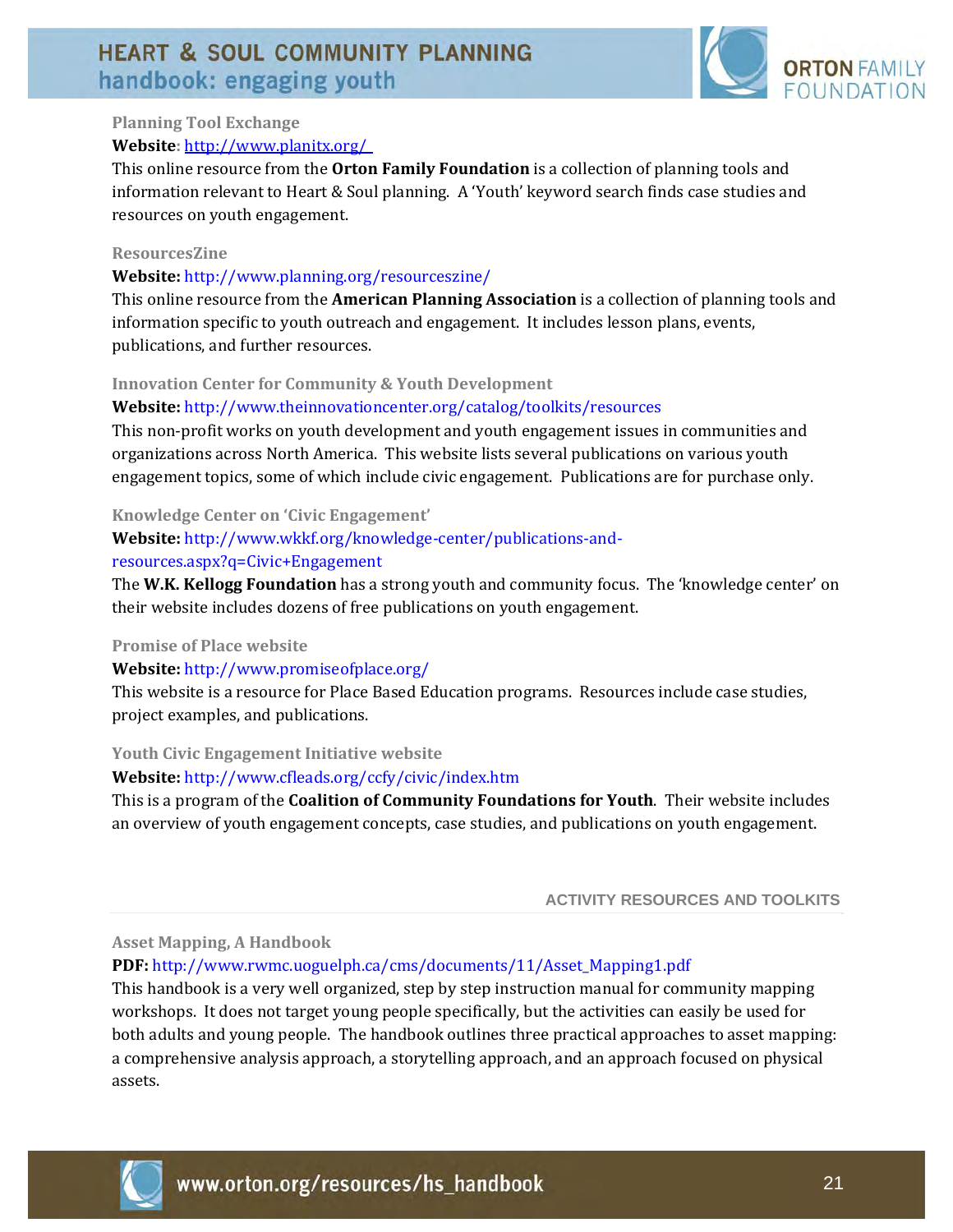

**MAPPED! A youth community mapping toolkit for Vancouver PDF:**

### http://www.vancouveryouth.ca/sites/covytheme.tidaldevel.com/files/Mapped%20Vancouver%20 Final.pdf

This toolkit provides step‐by‐step outlines for three map‐based workshops for youth engagement, including a photo-visioning workshop. The document also includes case studies, lessons learned, and additional web resources.

**Making Community Connections: The Orton Family Foundation Community Mapping Program (2003)**

#### **Book:** book preview available at http://books.google.com

Focusing on geographic information systems (GIS) and the global positioning system (GPS), this book is designed to bring teams of teachers and students together with community members to study resources of interest and importance to the community, such as wildlife habitats, rivers, or ski resorts. The guide shows students how to gather and examine existing information, discover new facts through field investigation, map the resource using GIS/GPS tools, and interact with the community by using local experts who participate in the classroom and help with the field studies. Published by ESRI press.

**Community Video Curriculum**

**Web:** http://www.ruraledu.org/articles.php?id=2247

**Web:** http://whatkidscando.org/featurestories/2008/04\_vermont\_youth/index.html

*Lights, Camera...Leadership!* Is a high school credit‐bearing curriculum through which students develop leadership and academic skills by making and premiering a community video of some important issue in their community.

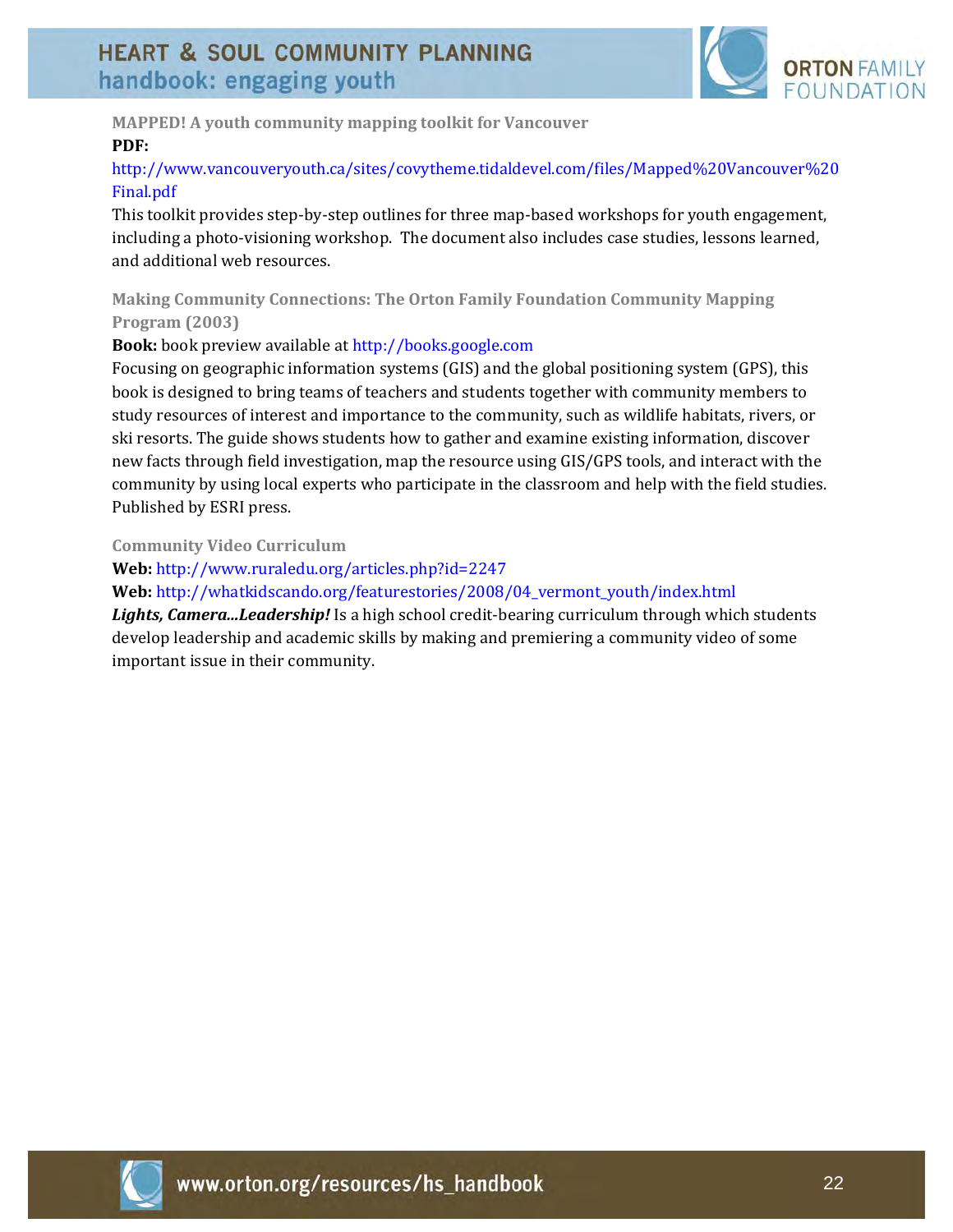

### **Youth Engagement Checklists**

The following three checklists summarize key characteristics of (1) a strong youth engagement team, (2) a youth‐friendly event, and (3) a meaningful youth engagement strategy. They can be used to assess your project's readiness for youth engagement and prepare for potential challenges.

**1. Youth Engagement Readiness** 

|  | The project team includes organizations with youth |
|--|----------------------------------------------------|
|  | engagement experience or a youth-serving mission.  |

- $\Box$  The project team includes young people (more than one).
- $\Box$  The project team includes designated adults who have been trained or have experience as youth allies.
- $\square$  Young people on the team have equal access to project information and training.
- $\Box$  Young people on the team have incentives to remain committed (e.g. internship, stipend, school credit).
- There is a succession plan for young people on the team (e.g. overlapping appointments).
- The project team has a clear vision & purpose for engaging youth in the project.

**2. Youth Event Preparation** 

|  | The event has youth-friendly facilitators. |
|--|--------------------------------------------|
|--|--------------------------------------------|

- The event is accessible to young people (e.g. schedule,
- transportation, cost).
- $\Box$  The event has been advertised to young people.
- The event was designed by *or in collaboration with* young people.
- $\Box$  Our community-wide event includes youth topics and issues.
- $\Box$  Our community-wide event includes a youth-only space or break‐out group.
- $\Box$  Our youth-only event(s) is integral to the planning and decision‐making process.

**3. Youth Engagement Strategy** 

The project team understands the difference between *meaningful youth engagement* and *token youth engagement.*



 $\Box$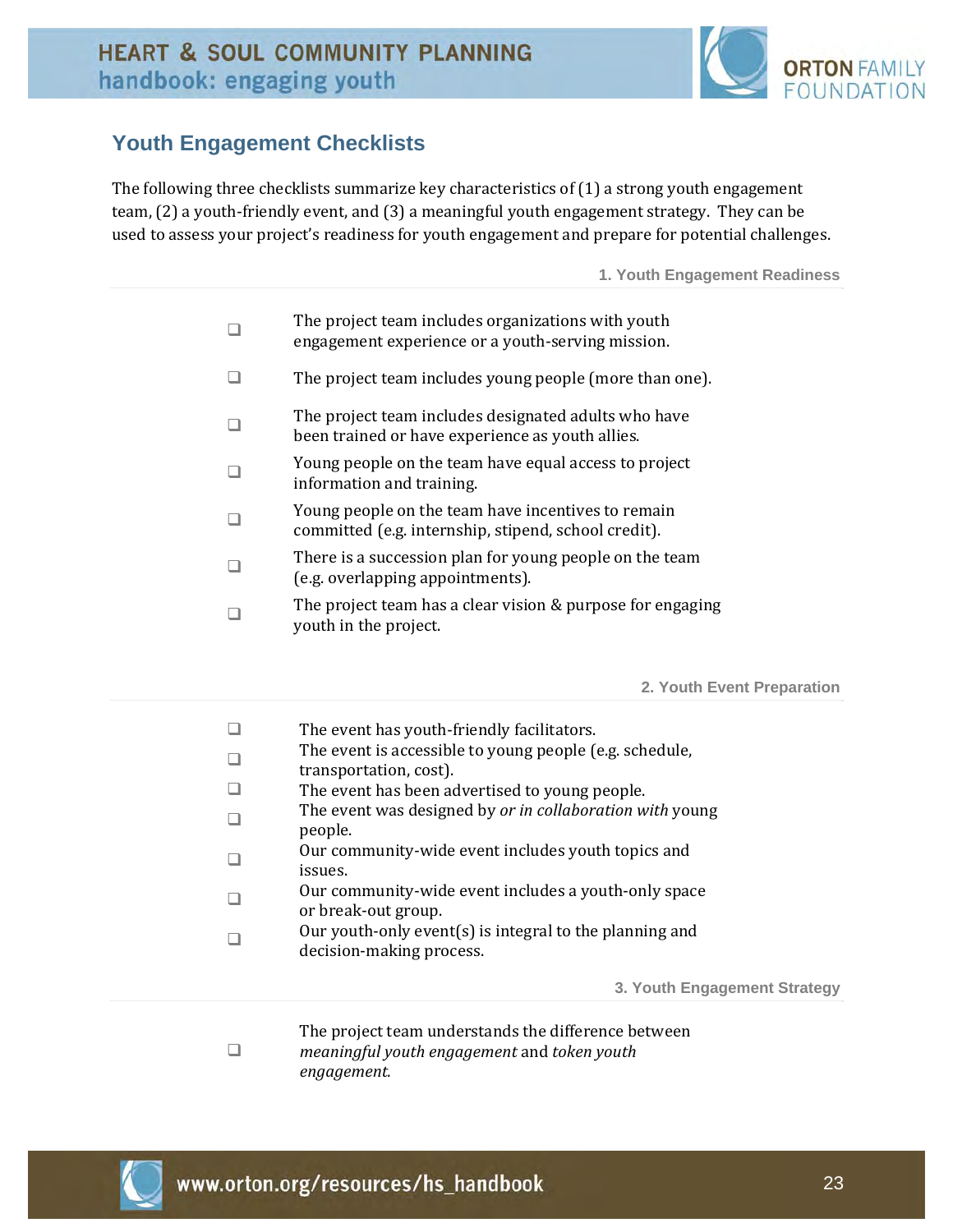

|        | The project engagement plan includes youth engagement.                                                                  |
|--------|-------------------------------------------------------------------------------------------------------------------------|
| □      | The engagement strategy was developed by young people<br>or in collaboration with young people.                         |
|        | The project team knows about and has a plan for utilizing<br>youth communication channels.                              |
|        | Engagement plans have accounted for young people's<br>schedules and access to transportation.                           |
|        | Our strategy includes explaining how youth input will be<br>incorporated into project results.                          |
|        | Our strategy includes 'reporting back' on the results of<br>youth input.                                                |
| $\Box$ | Youth input has a direct and meaningful relationship to<br>community analysis and inventory phases of the<br>project.   |
| □      | Youth input has a direct and meaningful relationship to<br>prioritization and decision making phases of the<br>project. |
|        | Youth input has a direct and meaningful relationship to<br>action planning and implementation phases of the<br>project. |
|        | Youth engagement has a direct and meaningful<br>relationship to monitoring and evaluation phases of the<br>project.     |
|        | Our strategy asks young people to identify their own<br>issues and solutions.                                           |
|        | Our strategy asks young people to engage community-<br>wide issues.                                                     |
|        | Our strategy includes learning and mentoring<br>opportunities for young people.                                         |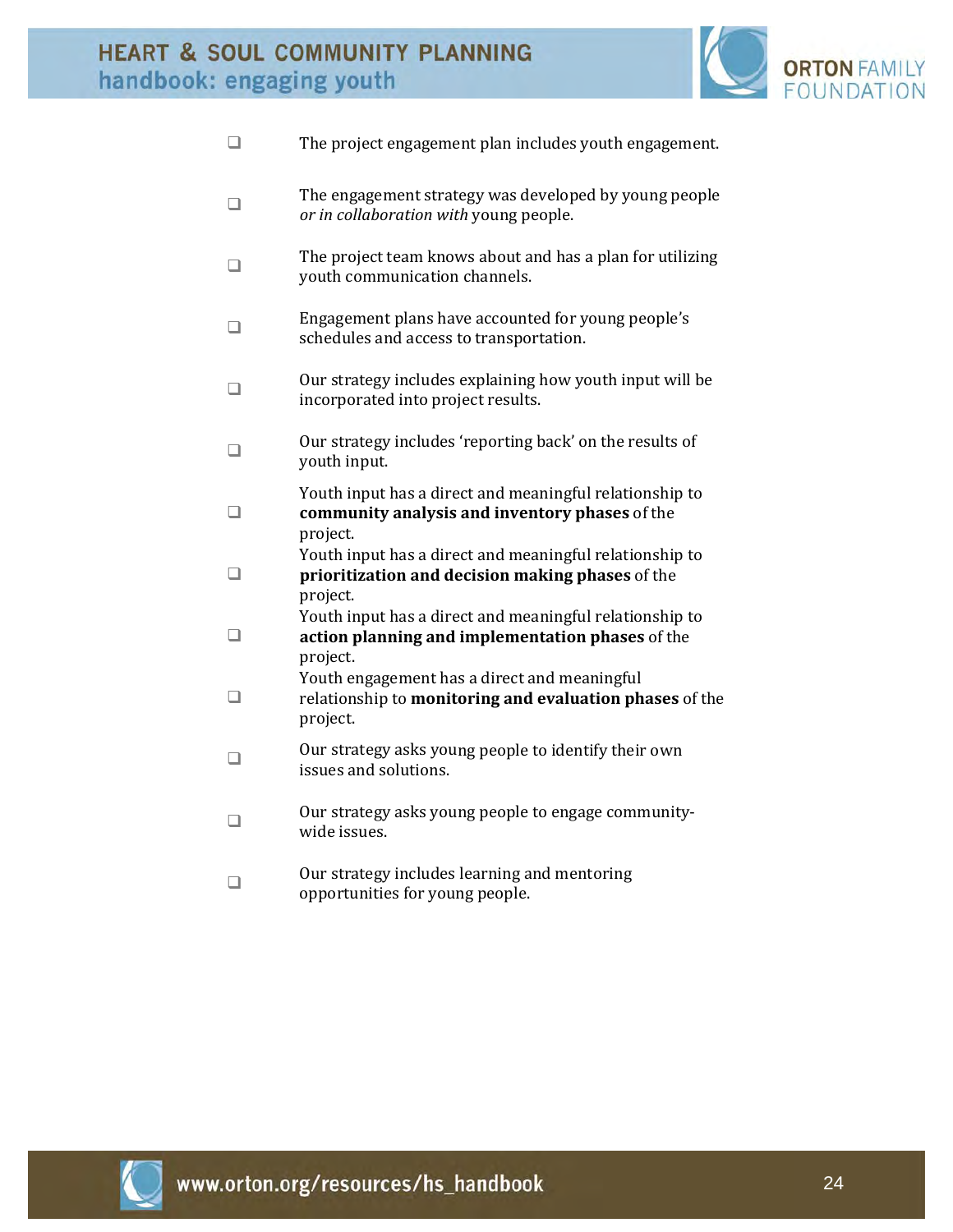

### **Project Planning Review**

The following table outlines the steps in a typical planning project. The left column describes the general activities for each step, and the right column describes youth engagement activities that might occur during that step.

| <b>Project Steps</b>                                                                                                                                                                                                                                                                                             | <b>Youth Engagement Action(s)</b>                                                                                                                                                                                                                                                                                                                                                                |  |
|------------------------------------------------------------------------------------------------------------------------------------------------------------------------------------------------------------------------------------------------------------------------------------------------------------------|--------------------------------------------------------------------------------------------------------------------------------------------------------------------------------------------------------------------------------------------------------------------------------------------------------------------------------------------------------------------------------------------------|--|
| I. Project Groundwork                                                                                                                                                                                                                                                                                            |                                                                                                                                                                                                                                                                                                                                                                                                  |  |
| • Form working group<br>• Outline project goals and parameters<br>• Review and evaluate previous community<br>efforts<br>• Identify additional partners and resources<br>• Create steering committee<br>• Determine work plan and timeline<br>• Identify audiences<br>• Develop communications strategy and plan | Identify and recruit youth partner agencies<br>or individuals.<br>Recruit young people to serve on the project<br>advisory committee.<br>Assemble a youth task force.<br>Develop a youth engagement strategy that<br>includes communication and participation<br>plans.<br>Set up online presence and online forums.<br>Disseminate project information through<br>youth communication channels. |  |

#### **II. Inventory & Analysis**

| • Map community assets and networks<br>• Collect and share community stories<br>• Identify community values, issues,<br>opportunities, challenges, ideas, and visions<br>• Collect & analyze trends data | Start a Youth Research Team.<br>Hold a Youth Summit or conduct similar<br>youth engagement events that focus on<br>identifying issues, assets, and values.<br>Address youth issues at community<br>meetings.<br>Distribute findings/results of the Youth<br>Research Team and other youth events.<br>Target youth in survey design and<br>distribution. |
|----------------------------------------------------------------------------------------------------------------------------------------------------------------------------------------------------------|---------------------------------------------------------------------------------------------------------------------------------------------------------------------------------------------------------------------------------------------------------------------------------------------------------------------------------------------------------|
|----------------------------------------------------------------------------------------------------------------------------------------------------------------------------------------------------------|---------------------------------------------------------------------------------------------------------------------------------------------------------------------------------------------------------------------------------------------------------------------------------------------------------------------------------------------------------|

#### **III. Decision Criteria**

- Prioritize community values and issues
- Develop evaluation criteria for decision‐making

 Hold youth focus groups or convene the youth task force to prioritize and review criteria.

 Ensure that youth on the project advisory committee have an equal voice in providing feedback.